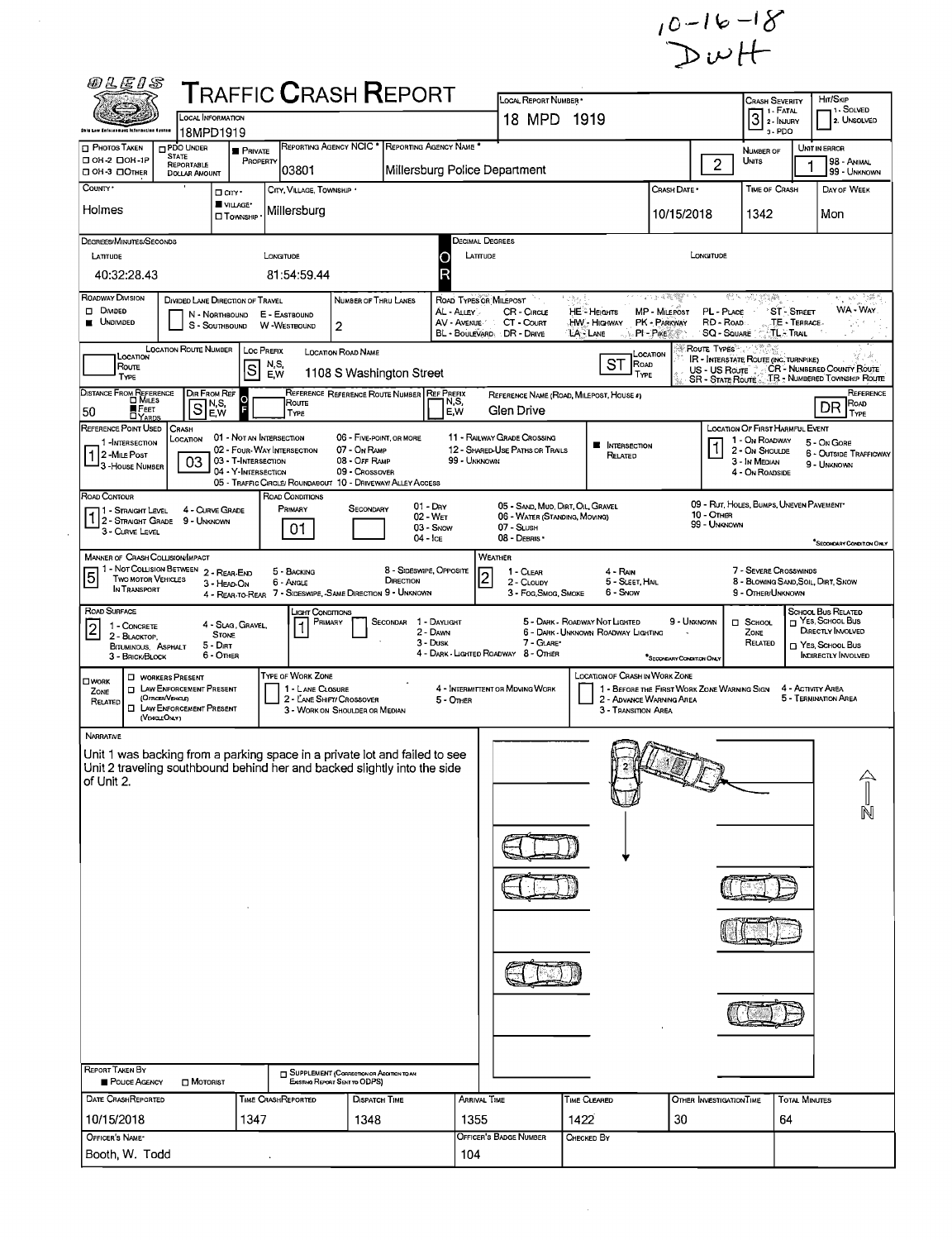| 18 MPD 1919<br>OWNER PHONE NUMBER<br><b>DAMAGE AREA</b><br>OWNER NAME: LAST, FIRST, MIDDLE ( C SAME AS DRIVER )<br><b>DAMAGE SCALE</b><br>UNIT NUMBER<br>FRONT<br>Roub, Lenora, L<br>2<br>330-276-1965<br>о<br>OWNER ADDRESS: CITY, STATE, ZIP<br>□ SAME AS DRIVER 1<br>1 - NONE<br>٥<br>40620 CR 19, Killbuck, OH, 44637<br>2 - MINOR<br>LP STATE LICENSE PLATE NUMBER<br># Occupants<br><b>VEHICLE IDENTIFICATION NUMBER</b><br>□<br>о<br>OH<br>JHLRM4H75CC001560<br>2<br><b>EMA3375</b><br>3 - FUNCTIONAL<br>VEHICLE COLOR<br><b>VEHICLE YEAR</b><br><b>VEHICLE MAKE</b><br>VEHICLE MODEL<br>4 - DISABLING<br>2012<br>CrV<br>SIL<br>Honda<br>O<br>о<br>INSURANCE COMPANY<br>PROOF OF<br>POUCY NUMBER<br>Towen By<br>9 - UNKNOWN<br><b>INSURANCE</b><br>00V354918<br>Pekin Insurance Co.<br>SHOWN<br>HEA<br><b>CARRIER PHONE</b><br>CARRIER NAME, ADDRESS, CITY, STATE, ZIP<br>US DOT<br><b>TRAFFICWAY DESCRIPTION</b><br><b>VEHICLE WEIGHT GVWR/GCWR</b><br>CARGO BODY TYPE<br>01 - No CARGO BODY TYPE/NOT APPLICABL 09 - POLE<br>1 - Two-Way, Not Divided<br>1 - LESS THAN OR EQUAL TO 10K LBS<br>02 - BUSI VAN (9-15 SEATS, INC DRIVER) 10 - CARGO TANK<br>1 2 - Two-Way, Not Divided, Continuous Left Turn Lane<br>2 - 10,001 to 26,000x Las<br>HM PLACARD ID NO.<br>03 - Bus (16+ Seats, Inc DRIVER)<br>11 - FLAT BED<br>3 - T WO-WAY, DIVIDEO, UNPROTECTED (PAINTED OR GRASS >4FT.) MEDIA<br>3 - MORE THAN 26.000K LBS.<br>04 - VEHICLE TOWING ANOTHER VEHICLE<br>$12 - Dune$<br>4 - Two-Way, Divideo, Positive Median Barrier<br>05 - Logging<br>13 - CONCRETE MIXER<br>5 - ONE-WAY TRAFFICWAY<br>06 - INTERMODAL CONTAINER CHASIS<br><b>HAZARDOUS MATERIAL</b><br>14 - AUTO TRANSPORTER<br><b>HM Cuss</b><br>07 - CARGO VAN/ENGLOSED BOX<br><b>CI RELATED</b><br>15 - GARBAGE /REFUSE<br><b>D</b> Hit / Skip UNIT<br>NUMBER<br>08 - Grain, Chips, Gravel<br>99 - OTHER/UNKNOWN<br>NON-MOTORIST LOCATION PRIOR TO IMPACT<br>TYPE OF USE<br>UNIT TYPE<br>01 - INTERSECTION - MARKED CROSSWAL<br>PASSENGER VEHICLES (LESS THAN PPASSENGERS MEDIMEANY TRUCKS OR COMBO UNITS > 10K LBS BUB/VANLIMO(9 OR MORE INCLUDING DRIVER)<br>1<br>06<br>02 - INTERSECTION NO CROSSWALK<br>01 - Sur COMPACT<br>13 - SINGLE UNIT TRUCK OR VAN 2AXLE, 6 TIRES 21 - BUS/VAN (9-15 SEATS, Inc DRIVER)<br>03 - INTERSECTION OTHER<br>1 - PERSONAL<br>02 - COMPACT<br>22 - Bus (16+ Seats, Inc Driver)<br>14 - SINGLE UNIT TRUCK: 3+ AXLES<br>04 - MIDBLOCK - MARKED CROSSWALK<br>99 - UNKNOWN 03 - MID SIZE<br>NON MOTORIST<br>15 - SINGLE UNIT TRUCK / TRAILER<br>2 - COMMERCIAL<br>05 - TRAVEL LANE - OTHER LOCATION<br>OR HIT/SKIP<br>04 - FULL SIZE<br>23 - ANIMAL WITH RIDER<br>06 - BICYCLE LANE<br>16 - TRUCK/TRACTOR (BOSTAIL)<br>05 - MINIVAN<br>3 - GOVERNMENT<br>24 - ANIMAL WITH BUGGY, WAGON, SURREY<br>17 - TRACTOR/SEMI-TRAILER<br>07 - SHOULDER/ROADSIDE<br>06 - Sport Uttury Vehicle<br>25 - BICYCLE/PEDACYCLIST<br>18 - Tractor/Double<br>08 - SIDEWALK<br>07 - Pickup<br>26 - PEDESTRIAN/SKATER<br>19 - TRACTOR/TRIPLES<br>09 - MEDIAN CROSSING SLAND<br>$08 - VAN$<br><b>IN EMERGENCY</b><br>20 - OTHER MEDIHEAVY VEHICLE<br>27 - OTHER NON-MOTORIST<br>10 - DRIVE WAY ACCESS<br>09 - MOTORCYCLE<br>RESPONSE<br>11 - SHAREO-USE PATH OR TRAIL<br>10 - Motorizeo Bicycle<br>12 - NON-TRAFFICWAY AREA<br>Has HM Placard<br>11 - SNOWMOBILE/ATV<br>99 - OTHER/UNKNOWN<br>12 - OTHER PASSENGER VEHICLE<br>SPECIAL FUNCTION 01 - NONE<br>09 - AMBULANCE<br>17 - FARM VEHICLE<br>Астом<br>MOST DAMAGED AREA<br>$02 - TAXI$<br>18 - FARM EQUIPMENT<br>$10 -$ FIRE<br>08 - Lert Side<br>99 - UNKNOWN<br>01 - None<br>1 - NON-CONTACT<br>01<br>03 - RENTAL TRUCK (OVER 10K LBS)<br>19 Мотокноме<br>06<br> 3<br>11 HIGHWAY/MAINTENANCE<br>02 - CENTER FRONT<br>09 - LEFT FRONT<br>2 - Non Collision<br>20 - GOLF CART<br>04 - Bus - SCHOOL (PUBLIC OR PRIVATE) 12 - MILITARY<br>03 - Right Front<br>10 - TOP AND WINDOWS<br>3 - Striking<br>21 - TRAIN<br>05 - Bus - Transit<br><b>IMPACT ARE 04 - RIGHT SIDE</b><br>13 - Pouce<br>11 - UNDERGARRIAGE<br>4 - STRUCK<br>06 - Bus - Charter<br>22 - OTHER (EXPLAN IN NARRATIVE)<br>05 - Right REAR<br>14 - Pueuc Unury<br>12 - LOAD/TRAILER<br>5 - STRIKING/STRUCK<br>06<br>07 - Bus - SHUTTLE<br>06 - REAR CENTER<br>15 - OTHER GOVERNMENT<br>13 - TOTAL (ALL AREAS)<br>9 - Unknown<br>08 - Bus - OTHER<br>07 - LEFT REAR<br>16 - CONSTRUCTION EOIP.<br>14 - OTHER<br>PRE- CRASH ACTIONS<br>MOTORIST<br>NON-MOTORIST<br>02<br>01 - STRAGHT AHEAD<br>15 - EMTERING OR CROSSING SPECIFIED LOCATIO<br>07 - MAKING U-TURN<br>13 - NEGOTIATING A CURVE<br>21 - OTHER NON-MOTORIST ACTION<br>16 - WALKING, RUNNING, JOGGING, PLAYING, CYCLING<br>02 - BACKING<br>08 - ENTERING TRAFFIC LANE<br>14 - OTHER MOTORIST ACTIO<br>03 - CHANGING LANES<br>09 - LEAVING TRAFFIC LANE<br>17 - WORKING<br>99 - UNKNOWN<br>04 - OVERTAKING/PASSING<br>18 - PUSHING VEHICLE<br>10 - PARKED<br>05 - MAKING RIGHT TURN<br>19 - APPROACHING OR LEAVING VEHICLE<br>11 - Slowing or Stopped in Traffic<br>06 - MAKING LEFT TURN<br>20 - STANDING<br>12 - DRIVERLESS<br><b>VEHICLE DEFECTS</b><br>CONTRIBUTING CIRCUMSTANCE<br>PRIMARY<br>MOTORIST<br>NON-MOTORIST<br>01 - TURN SIGNALS<br>01 - NONE<br>11 - IMPROPER BACKING<br><b>22 - NONE</b><br>02 - HEAD LAMPS<br>11<br>02 - FAILURE TO YIELD<br>12 - IMPROPER START FROM PARKED POSITION<br>23 - IMPROPER CROSSING<br>03 - TAIL LAMPS<br>03 - RAN RED LIGHT<br>13 - STOPPED OR PARKED LLEGALLY<br>24 - DARTING<br>04 - BRAKES<br>04 - RAN STOP SIGN<br>14 - OPERATING VEHICLE IN NEGLIGENT MANNER<br>25 - LYING AND/OR ILLEGALLY IN ROADWAY<br>05 - STEERING<br>05 - EXCEEDED SPEED LIMIT<br>SECONDARY<br>15 - SWERING TO AVOID (DUE TO EXTERNAL CONDITIONS)<br>26 - FALURE TO YIELD RIGHT OF WAY<br>06 - TIRE BLOWOUT<br>06 - UNSAFE SPEED<br>16 - WRONG SIDE/WRONG WAY<br>27 - NOT VISIBLE (DARK CLOTHING)<br>07 - WORN OR SLICK TIRES<br>07 - IMPROPER TURN<br>17 - FALURE TO CONTROL<br>28 - Inattentive<br>08 - TRAILER EQUIPMENT DEFECTIVE<br>08 - LEFT OF CENTER<br>18 - VISION OBSTRUCTION<br>29 - FAILURE TO OBEY TRAFFIC SIGNS<br>09 - MOTOR TROUBLE<br>09 - FOLLOWED TOO CLOSELY/ACDA<br>19 - OPERATING DEFECTIVE EQUIPMENT<br>/Stonnus/Officer<br>10 - DISABLED FROM PRIOR ACCIDENT<br>99 - UNKNOWN<br>10 - IMPROPER LANE CHANGE<br>20 - LOAD SHIFTING/FALLING/SPILLING<br>30 - WRONG SIDE OF THE ROAD<br>11 - OTHER DEFECTS<br>PASSING OFF ROAD<br>21 - OTHER IMPROPER ACTION<br>31 - OTHER NON-MOTORIST ACTION<br>SEQUENCE OF EVENTS<br><b>NON-COLLISION EVENTS</b><br>06 - EQUIPMENT FAILURE<br>з<br>5<br>01 - OVERTURN/ROLLOVER<br>10 - Cross Median<br>20<br>(BLOWN TIRE, BRAKE FAILURE, ETC)<br>02 - FIRE/EXPLOSION<br>11 - CROSS CENTER LINE<br>FIRST<br>07 - SEPARATION OF UNITS<br>03 - IMMERSION<br>Most<br>OPPOSITE DIRECTION OF TRAVEL<br>$\vert$ 1<br>99 - UNKNOWN<br>08 - RAN OFF ROAD RIGHT<br>04 - JACKKNIFE<br><b>HARMFUL</b><br><b>HARMFUL</b><br>12 - DOWNHILL RUNAWAY<br>05 - CARGO/EQUIPMENT LOSS OR SHIFT 09 - RAN OFF ROAD LEFT<br>EVENT<br>EVENT<br>13 - OTHER NON-COLLISION<br>COLLISION WITH FIXED, OBJECT<br>COLLISION WITH PERSON, VEHICLE OR OBJECT NOT FIXED<br>25 - IMPACT ATTENUATOR/CRASH CUSHION33 - MEDIAN CABLE BARRIER<br>41 - OTHER POST, POLE<br><b>48 - TREE</b><br>14 - PEDESTRIAN<br>21 - PARKED MOTOR VEHICLE<br>26 - BRIDGE OVERHEAD STRUCTURE<br>34 - MEDIAN GUARDRAIL BARRIER<br>OR SUPPORT<br>49 - FIRE HYDRANT<br>15 - PEDALCYCLE<br>22 - WORK ZONE MAINTENANCE EQUIPMENT<br>27 - BRIDGE PIER OR ABUTMENT<br>35 - MEDIAN CONCRETE BARRIER<br>42 - CULVERT<br>50 - WORK ZONE MAINTENANCE<br>16 - RAILWAY VEHICLE (TRAIN, ENGINE)<br>23 - STRUCK BY FALLING, SHIFTING CARGO<br>28 - BRIDGE PARAPET<br>36 - MEDIAN OTHER BARRIER<br>43 - CURB<br>Еоиемент<br>17 - ANIMAL - FARM<br>29 - Bridge Rail<br>37 - TRAFFIC SIGN POST<br>44 - Олтон<br>OR ANYTHING SET IN MOTION BY A<br>51 - WALL, BUILDING, TUNNEL<br>18 - ANIMAL - DEER<br>30 - GUARDRAIL FACE<br>45 - EMBANKMENT<br>38 - Overhead Sign Post<br><b>MOTOR VEHICLE</b><br>52 - OTHER FIXED OBJECT<br>19 - ANMAL OTHER<br>31 - GUARDRAILEND<br>39 - LIGHT/LUMINARIES SUPPORT<br>$46 -$ Fence<br>24 - OTHER MOVABLE OBJECT<br>20 - MOTOR VEHICLE IN TRANSPORT<br>32 - PORTABLE BARRIER<br>40 - Unury Pole<br>47 - MAILBOX<br>UNIT SPEED<br>Posted SPEED<br><b>TRAFFIC CONTROL</b><br>UNIT DIRECTION<br>1 - North<br>9 - UNKNOWN<br>5 - NORTHEAST<br>01 - No Controls<br>07 - RAILROAD CROSSBUCKS<br>13 - Crosswalk LINES<br>5<br>01<br>10<br>FROM<br>$2 -$ South<br>То<br>6 - NORTHWEST<br>3<br>6<br>02 - Stop Sign<br>08 - RAILROAD FLASHERS<br>14 - WALK/DON'T WALK<br>$3 - EAST$<br>7 - SOUTHEAST<br>03 - YIELD SIGN<br>09 - RAILROAD GATES<br>$15 - O$ THER<br>4 - WEST<br>8 - South MEST<br>04 - Traffic Signal<br>16 - Not Reported<br>10 - Costruction Barricade<br><b>CI STATED</b><br>05 - TRAFFIC FLASHERS<br>11 - PERSON (FLAGGER, OFFICER<br><b>ESTIMATED</b><br>06 - School Zone<br><b>12 - PAVEMENT MARKINGS</b> | <i>®LE1S</i> |  | <b>NIT</b> |  |  |  |  |  |  |  |  | <b>LOCAL REPORT NUMBER</b> |  |  |
|----------------------------------------------------------------------------------------------------------------------------------------------------------------------------------------------------------------------------------------------------------------------------------------------------------------------------------------------------------------------------------------------------------------------------------------------------------------------------------------------------------------------------------------------------------------------------------------------------------------------------------------------------------------------------------------------------------------------------------------------------------------------------------------------------------------------------------------------------------------------------------------------------------------------------------------------------------------------------------------------------------------------------------------------------------------------------------------------------------------------------------------------------------------------------------------------------------------------------------------------------------------------------------------------------------------------------------------------------------------------------------------------------------------------------------------------------------------------------------------------------------------------------------------------------------------------------------------------------------------------------------------------------------------------------------------------------------------------------------------------------------------------------------------------------------------------------------------------------------------------------------------------------------------------------------------------------------------------------------------------------------------------------------------------------------------------------------------------------------------------------------------------------------------------------------------------------------------------------------------------------------------------------------------------------------------------------------------------------------------------------------------------------------------------------------------------------------------------------------------------------------------------------------------------------------------------------------------------------------------------------------------------------------------------------------------------------------------------------------------------------------------------------------------------------------------------------------------------------------------------------------------------------------------------------------------------------------------------------------------------------------------------------------------------------------------------------------------------------------------------------------------------------------------------------------------------------------------------------------------------------------------------------------------------------------------------------------------------------------------------------------------------------------------------------------------------------------------------------------------------------------------------------------------------------------------------------------------------------------------------------------------------------------------------------------------------------------------------------------------------------------------------------------------------------------------------------------------------------------------------------------------------------------------------------------------------------------------------------------------------------------------------------------------------------------------------------------------------------------------------------------------------------------------------------------------------------------------------------------------------------------------------------------------------------------------------------------------------------------------------------------------------------------------------------------------------------------------------------------------------------------------------------------------------------------------------------------------------------------------------------------------------------------------------------------------------------------------------------------------------------------------------------------------------------------------------------------------------------------------------------------------------------------------------------------------------------------------------------------------------------------------------------------------------------------------------------------------------------------------------------------------------------------------------------------------------------------------------------------------------------------------------------------------------------------------------------------------------------------------------------------------------------------------------------------------------------------------------------------------------------------------------------------------------------------------------------------------------------------------------------------------------------------------------------------------------------------------------------------------------------------------------------------------------------------------------------------------------------------------------------------------------------------------------------------------------------------------------------------------------------------------------------------------------------------------------------------------------------------------------------------------------------------------------------------------------------------------------------------------------------------------------------------------------------------------------------------------------------------------------------------------------------------------------------------------------------------------------------------------------------------------------------------------------------------------------------------------------------------------------------------------------------------------------------------------------------------------------------------------------------------------------------------------------------------------------------------------------------------------------------------------------------------------------------------------------------------------------------------------------------------------------------------------------------------------------------------------------------------------------------------------------------------------------------------------------------------------------------------------------------------------------------------------------------------------------------------------------------------------------------------------------------------------------------------------------------------------------------------------------------------------------------------------------------------------------------------------------------------------------------------------------------------------------------------------------------------------------------------------------------------------------------------------------------------------------------------------------------------------------------------------------------------------------------------------------------------------------------------------------------------------------------------------------------------------------------------------------------------------------------------------------------------------------------------------------------------------------------------------------------------------------------------------------------------------------------------------------------------------------------------------------------------------------------------------------------------------------------------------------------------------------------------------------------------------------------------------------------------------------------------------------------------------------------------------------------------------------------------------------------------------------------------------------------------------------------------------------------------------------------------------------------------------------------------------------------------------------------------------------------------------------------|--------------|--|------------|--|--|--|--|--|--|--|--|----------------------------|--|--|
|                                                                                                                                                                                                                                                                                                                                                                                                                                                                                                                                                                                                                                                                                                                                                                                                                                                                                                                                                                                                                                                                                                                                                                                                                                                                                                                                                                                                                                                                                                                                                                                                                                                                                                                                                                                                                                                                                                                                                                                                                                                                                                                                                                                                                                                                                                                                                                                                                                                                                                                                                                                                                                                                                                                                                                                                                                                                                                                                                                                                                                                                                                                                                                                                                                                                                                                                                                                                                                                                                                                                                                                                                                                                                                                                                                                                                                                                                                                                                                                                                                                                                                                                                                                                                                                                                                                                                                                                                                                                                                                                                                                                                                                                                                                                                                                                                                                                                                                                                                                                                                                                                                                                                                                                                                                                                                                                                                                                                                                                                                                                                                                                                                                                                                                                                                                                                                                                                                                                                                                                                                                                                                                                                                                                                                                                                                                                                                                                                                                                                                                                                                                                                                                                                                                                                                                                                                                                                                                                                                                                                                                                                                                                                                                                                                                                                                                                                                                                                                                                                                                                                                                                                                                                                                                                                                                                                                                                                                                                                                                                                                                                                                                                                                                                                                                                                                                                                                                                                                                                                                                                                                                                                                                                                                                                                                                                                                                                                                                                                                                                                            |              |  |            |  |  |  |  |  |  |  |  |                            |  |  |
|                                                                                                                                                                                                                                                                                                                                                                                                                                                                                                                                                                                                                                                                                                                                                                                                                                                                                                                                                                                                                                                                                                                                                                                                                                                                                                                                                                                                                                                                                                                                                                                                                                                                                                                                                                                                                                                                                                                                                                                                                                                                                                                                                                                                                                                                                                                                                                                                                                                                                                                                                                                                                                                                                                                                                                                                                                                                                                                                                                                                                                                                                                                                                                                                                                                                                                                                                                                                                                                                                                                                                                                                                                                                                                                                                                                                                                                                                                                                                                                                                                                                                                                                                                                                                                                                                                                                                                                                                                                                                                                                                                                                                                                                                                                                                                                                                                                                                                                                                                                                                                                                                                                                                                                                                                                                                                                                                                                                                                                                                                                                                                                                                                                                                                                                                                                                                                                                                                                                                                                                                                                                                                                                                                                                                                                                                                                                                                                                                                                                                                                                                                                                                                                                                                                                                                                                                                                                                                                                                                                                                                                                                                                                                                                                                                                                                                                                                                                                                                                                                                                                                                                                                                                                                                                                                                                                                                                                                                                                                                                                                                                                                                                                                                                                                                                                                                                                                                                                                                                                                                                                                                                                                                                                                                                                                                                                                                                                                                                                                                                                                            |              |  |            |  |  |  |  |  |  |  |  |                            |  |  |
|                                                                                                                                                                                                                                                                                                                                                                                                                                                                                                                                                                                                                                                                                                                                                                                                                                                                                                                                                                                                                                                                                                                                                                                                                                                                                                                                                                                                                                                                                                                                                                                                                                                                                                                                                                                                                                                                                                                                                                                                                                                                                                                                                                                                                                                                                                                                                                                                                                                                                                                                                                                                                                                                                                                                                                                                                                                                                                                                                                                                                                                                                                                                                                                                                                                                                                                                                                                                                                                                                                                                                                                                                                                                                                                                                                                                                                                                                                                                                                                                                                                                                                                                                                                                                                                                                                                                                                                                                                                                                                                                                                                                                                                                                                                                                                                                                                                                                                                                                                                                                                                                                                                                                                                                                                                                                                                                                                                                                                                                                                                                                                                                                                                                                                                                                                                                                                                                                                                                                                                                                                                                                                                                                                                                                                                                                                                                                                                                                                                                                                                                                                                                                                                                                                                                                                                                                                                                                                                                                                                                                                                                                                                                                                                                                                                                                                                                                                                                                                                                                                                                                                                                                                                                                                                                                                                                                                                                                                                                                                                                                                                                                                                                                                                                                                                                                                                                                                                                                                                                                                                                                                                                                                                                                                                                                                                                                                                                                                                                                                                                                            |              |  |            |  |  |  |  |  |  |  |  |                            |  |  |
|                                                                                                                                                                                                                                                                                                                                                                                                                                                                                                                                                                                                                                                                                                                                                                                                                                                                                                                                                                                                                                                                                                                                                                                                                                                                                                                                                                                                                                                                                                                                                                                                                                                                                                                                                                                                                                                                                                                                                                                                                                                                                                                                                                                                                                                                                                                                                                                                                                                                                                                                                                                                                                                                                                                                                                                                                                                                                                                                                                                                                                                                                                                                                                                                                                                                                                                                                                                                                                                                                                                                                                                                                                                                                                                                                                                                                                                                                                                                                                                                                                                                                                                                                                                                                                                                                                                                                                                                                                                                                                                                                                                                                                                                                                                                                                                                                                                                                                                                                                                                                                                                                                                                                                                                                                                                                                                                                                                                                                                                                                                                                                                                                                                                                                                                                                                                                                                                                                                                                                                                                                                                                                                                                                                                                                                                                                                                                                                                                                                                                                                                                                                                                                                                                                                                                                                                                                                                                                                                                                                                                                                                                                                                                                                                                                                                                                                                                                                                                                                                                                                                                                                                                                                                                                                                                                                                                                                                                                                                                                                                                                                                                                                                                                                                                                                                                                                                                                                                                                                                                                                                                                                                                                                                                                                                                                                                                                                                                                                                                                                                                            |              |  |            |  |  |  |  |  |  |  |  |                            |  |  |
|                                                                                                                                                                                                                                                                                                                                                                                                                                                                                                                                                                                                                                                                                                                                                                                                                                                                                                                                                                                                                                                                                                                                                                                                                                                                                                                                                                                                                                                                                                                                                                                                                                                                                                                                                                                                                                                                                                                                                                                                                                                                                                                                                                                                                                                                                                                                                                                                                                                                                                                                                                                                                                                                                                                                                                                                                                                                                                                                                                                                                                                                                                                                                                                                                                                                                                                                                                                                                                                                                                                                                                                                                                                                                                                                                                                                                                                                                                                                                                                                                                                                                                                                                                                                                                                                                                                                                                                                                                                                                                                                                                                                                                                                                                                                                                                                                                                                                                                                                                                                                                                                                                                                                                                                                                                                                                                                                                                                                                                                                                                                                                                                                                                                                                                                                                                                                                                                                                                                                                                                                                                                                                                                                                                                                                                                                                                                                                                                                                                                                                                                                                                                                                                                                                                                                                                                                                                                                                                                                                                                                                                                                                                                                                                                                                                                                                                                                                                                                                                                                                                                                                                                                                                                                                                                                                                                                                                                                                                                                                                                                                                                                                                                                                                                                                                                                                                                                                                                                                                                                                                                                                                                                                                                                                                                                                                                                                                                                                                                                                                                                            |              |  |            |  |  |  |  |  |  |  |  |                            |  |  |
|                                                                                                                                                                                                                                                                                                                                                                                                                                                                                                                                                                                                                                                                                                                                                                                                                                                                                                                                                                                                                                                                                                                                                                                                                                                                                                                                                                                                                                                                                                                                                                                                                                                                                                                                                                                                                                                                                                                                                                                                                                                                                                                                                                                                                                                                                                                                                                                                                                                                                                                                                                                                                                                                                                                                                                                                                                                                                                                                                                                                                                                                                                                                                                                                                                                                                                                                                                                                                                                                                                                                                                                                                                                                                                                                                                                                                                                                                                                                                                                                                                                                                                                                                                                                                                                                                                                                                                                                                                                                                                                                                                                                                                                                                                                                                                                                                                                                                                                                                                                                                                                                                                                                                                                                                                                                                                                                                                                                                                                                                                                                                                                                                                                                                                                                                                                                                                                                                                                                                                                                                                                                                                                                                                                                                                                                                                                                                                                                                                                                                                                                                                                                                                                                                                                                                                                                                                                                                                                                                                                                                                                                                                                                                                                                                                                                                                                                                                                                                                                                                                                                                                                                                                                                                                                                                                                                                                                                                                                                                                                                                                                                                                                                                                                                                                                                                                                                                                                                                                                                                                                                                                                                                                                                                                                                                                                                                                                                                                                                                                                                                            |              |  |            |  |  |  |  |  |  |  |  |                            |  |  |
|                                                                                                                                                                                                                                                                                                                                                                                                                                                                                                                                                                                                                                                                                                                                                                                                                                                                                                                                                                                                                                                                                                                                                                                                                                                                                                                                                                                                                                                                                                                                                                                                                                                                                                                                                                                                                                                                                                                                                                                                                                                                                                                                                                                                                                                                                                                                                                                                                                                                                                                                                                                                                                                                                                                                                                                                                                                                                                                                                                                                                                                                                                                                                                                                                                                                                                                                                                                                                                                                                                                                                                                                                                                                                                                                                                                                                                                                                                                                                                                                                                                                                                                                                                                                                                                                                                                                                                                                                                                                                                                                                                                                                                                                                                                                                                                                                                                                                                                                                                                                                                                                                                                                                                                                                                                                                                                                                                                                                                                                                                                                                                                                                                                                                                                                                                                                                                                                                                                                                                                                                                                                                                                                                                                                                                                                                                                                                                                                                                                                                                                                                                                                                                                                                                                                                                                                                                                                                                                                                                                                                                                                                                                                                                                                                                                                                                                                                                                                                                                                                                                                                                                                                                                                                                                                                                                                                                                                                                                                                                                                                                                                                                                                                                                                                                                                                                                                                                                                                                                                                                                                                                                                                                                                                                                                                                                                                                                                                                                                                                                                                            |              |  |            |  |  |  |  |  |  |  |  |                            |  |  |
|                                                                                                                                                                                                                                                                                                                                                                                                                                                                                                                                                                                                                                                                                                                                                                                                                                                                                                                                                                                                                                                                                                                                                                                                                                                                                                                                                                                                                                                                                                                                                                                                                                                                                                                                                                                                                                                                                                                                                                                                                                                                                                                                                                                                                                                                                                                                                                                                                                                                                                                                                                                                                                                                                                                                                                                                                                                                                                                                                                                                                                                                                                                                                                                                                                                                                                                                                                                                                                                                                                                                                                                                                                                                                                                                                                                                                                                                                                                                                                                                                                                                                                                                                                                                                                                                                                                                                                                                                                                                                                                                                                                                                                                                                                                                                                                                                                                                                                                                                                                                                                                                                                                                                                                                                                                                                                                                                                                                                                                                                                                                                                                                                                                                                                                                                                                                                                                                                                                                                                                                                                                                                                                                                                                                                                                                                                                                                                                                                                                                                                                                                                                                                                                                                                                                                                                                                                                                                                                                                                                                                                                                                                                                                                                                                                                                                                                                                                                                                                                                                                                                                                                                                                                                                                                                                                                                                                                                                                                                                                                                                                                                                                                                                                                                                                                                                                                                                                                                                                                                                                                                                                                                                                                                                                                                                                                                                                                                                                                                                                                                                            |              |  |            |  |  |  |  |  |  |  |  |                            |  |  |
|                                                                                                                                                                                                                                                                                                                                                                                                                                                                                                                                                                                                                                                                                                                                                                                                                                                                                                                                                                                                                                                                                                                                                                                                                                                                                                                                                                                                                                                                                                                                                                                                                                                                                                                                                                                                                                                                                                                                                                                                                                                                                                                                                                                                                                                                                                                                                                                                                                                                                                                                                                                                                                                                                                                                                                                                                                                                                                                                                                                                                                                                                                                                                                                                                                                                                                                                                                                                                                                                                                                                                                                                                                                                                                                                                                                                                                                                                                                                                                                                                                                                                                                                                                                                                                                                                                                                                                                                                                                                                                                                                                                                                                                                                                                                                                                                                                                                                                                                                                                                                                                                                                                                                                                                                                                                                                                                                                                                                                                                                                                                                                                                                                                                                                                                                                                                                                                                                                                                                                                                                                                                                                                                                                                                                                                                                                                                                                                                                                                                                                                                                                                                                                                                                                                                                                                                                                                                                                                                                                                                                                                                                                                                                                                                                                                                                                                                                                                                                                                                                                                                                                                                                                                                                                                                                                                                                                                                                                                                                                                                                                                                                                                                                                                                                                                                                                                                                                                                                                                                                                                                                                                                                                                                                                                                                                                                                                                                                                                                                                                                                            |              |  |            |  |  |  |  |  |  |  |  |                            |  |  |
|                                                                                                                                                                                                                                                                                                                                                                                                                                                                                                                                                                                                                                                                                                                                                                                                                                                                                                                                                                                                                                                                                                                                                                                                                                                                                                                                                                                                                                                                                                                                                                                                                                                                                                                                                                                                                                                                                                                                                                                                                                                                                                                                                                                                                                                                                                                                                                                                                                                                                                                                                                                                                                                                                                                                                                                                                                                                                                                                                                                                                                                                                                                                                                                                                                                                                                                                                                                                                                                                                                                                                                                                                                                                                                                                                                                                                                                                                                                                                                                                                                                                                                                                                                                                                                                                                                                                                                                                                                                                                                                                                                                                                                                                                                                                                                                                                                                                                                                                                                                                                                                                                                                                                                                                                                                                                                                                                                                                                                                                                                                                                                                                                                                                                                                                                                                                                                                                                                                                                                                                                                                                                                                                                                                                                                                                                                                                                                                                                                                                                                                                                                                                                                                                                                                                                                                                                                                                                                                                                                                                                                                                                                                                                                                                                                                                                                                                                                                                                                                                                                                                                                                                                                                                                                                                                                                                                                                                                                                                                                                                                                                                                                                                                                                                                                                                                                                                                                                                                                                                                                                                                                                                                                                                                                                                                                                                                                                                                                                                                                                                                            |              |  |            |  |  |  |  |  |  |  |  |                            |  |  |
|                                                                                                                                                                                                                                                                                                                                                                                                                                                                                                                                                                                                                                                                                                                                                                                                                                                                                                                                                                                                                                                                                                                                                                                                                                                                                                                                                                                                                                                                                                                                                                                                                                                                                                                                                                                                                                                                                                                                                                                                                                                                                                                                                                                                                                                                                                                                                                                                                                                                                                                                                                                                                                                                                                                                                                                                                                                                                                                                                                                                                                                                                                                                                                                                                                                                                                                                                                                                                                                                                                                                                                                                                                                                                                                                                                                                                                                                                                                                                                                                                                                                                                                                                                                                                                                                                                                                                                                                                                                                                                                                                                                                                                                                                                                                                                                                                                                                                                                                                                                                                                                                                                                                                                                                                                                                                                                                                                                                                                                                                                                                                                                                                                                                                                                                                                                                                                                                                                                                                                                                                                                                                                                                                                                                                                                                                                                                                                                                                                                                                                                                                                                                                                                                                                                                                                                                                                                                                                                                                                                                                                                                                                                                                                                                                                                                                                                                                                                                                                                                                                                                                                                                                                                                                                                                                                                                                                                                                                                                                                                                                                                                                                                                                                                                                                                                                                                                                                                                                                                                                                                                                                                                                                                                                                                                                                                                                                                                                                                                                                                                                            |              |  |            |  |  |  |  |  |  |  |  |                            |  |  |
|                                                                                                                                                                                                                                                                                                                                                                                                                                                                                                                                                                                                                                                                                                                                                                                                                                                                                                                                                                                                                                                                                                                                                                                                                                                                                                                                                                                                                                                                                                                                                                                                                                                                                                                                                                                                                                                                                                                                                                                                                                                                                                                                                                                                                                                                                                                                                                                                                                                                                                                                                                                                                                                                                                                                                                                                                                                                                                                                                                                                                                                                                                                                                                                                                                                                                                                                                                                                                                                                                                                                                                                                                                                                                                                                                                                                                                                                                                                                                                                                                                                                                                                                                                                                                                                                                                                                                                                                                                                                                                                                                                                                                                                                                                                                                                                                                                                                                                                                                                                                                                                                                                                                                                                                                                                                                                                                                                                                                                                                                                                                                                                                                                                                                                                                                                                                                                                                                                                                                                                                                                                                                                                                                                                                                                                                                                                                                                                                                                                                                                                                                                                                                                                                                                                                                                                                                                                                                                                                                                                                                                                                                                                                                                                                                                                                                                                                                                                                                                                                                                                                                                                                                                                                                                                                                                                                                                                                                                                                                                                                                                                                                                                                                                                                                                                                                                                                                                                                                                                                                                                                                                                                                                                                                                                                                                                                                                                                                                                                                                                                                            |              |  |            |  |  |  |  |  |  |  |  |                            |  |  |
|                                                                                                                                                                                                                                                                                                                                                                                                                                                                                                                                                                                                                                                                                                                                                                                                                                                                                                                                                                                                                                                                                                                                                                                                                                                                                                                                                                                                                                                                                                                                                                                                                                                                                                                                                                                                                                                                                                                                                                                                                                                                                                                                                                                                                                                                                                                                                                                                                                                                                                                                                                                                                                                                                                                                                                                                                                                                                                                                                                                                                                                                                                                                                                                                                                                                                                                                                                                                                                                                                                                                                                                                                                                                                                                                                                                                                                                                                                                                                                                                                                                                                                                                                                                                                                                                                                                                                                                                                                                                                                                                                                                                                                                                                                                                                                                                                                                                                                                                                                                                                                                                                                                                                                                                                                                                                                                                                                                                                                                                                                                                                                                                                                                                                                                                                                                                                                                                                                                                                                                                                                                                                                                                                                                                                                                                                                                                                                                                                                                                                                                                                                                                                                                                                                                                                                                                                                                                                                                                                                                                                                                                                                                                                                                                                                                                                                                                                                                                                                                                                                                                                                                                                                                                                                                                                                                                                                                                                                                                                                                                                                                                                                                                                                                                                                                                                                                                                                                                                                                                                                                                                                                                                                                                                                                                                                                                                                                                                                                                                                                                                            |              |  |            |  |  |  |  |  |  |  |  |                            |  |  |
|                                                                                                                                                                                                                                                                                                                                                                                                                                                                                                                                                                                                                                                                                                                                                                                                                                                                                                                                                                                                                                                                                                                                                                                                                                                                                                                                                                                                                                                                                                                                                                                                                                                                                                                                                                                                                                                                                                                                                                                                                                                                                                                                                                                                                                                                                                                                                                                                                                                                                                                                                                                                                                                                                                                                                                                                                                                                                                                                                                                                                                                                                                                                                                                                                                                                                                                                                                                                                                                                                                                                                                                                                                                                                                                                                                                                                                                                                                                                                                                                                                                                                                                                                                                                                                                                                                                                                                                                                                                                                                                                                                                                                                                                                                                                                                                                                                                                                                                                                                                                                                                                                                                                                                                                                                                                                                                                                                                                                                                                                                                                                                                                                                                                                                                                                                                                                                                                                                                                                                                                                                                                                                                                                                                                                                                                                                                                                                                                                                                                                                                                                                                                                                                                                                                                                                                                                                                                                                                                                                                                                                                                                                                                                                                                                                                                                                                                                                                                                                                                                                                                                                                                                                                                                                                                                                                                                                                                                                                                                                                                                                                                                                                                                                                                                                                                                                                                                                                                                                                                                                                                                                                                                                                                                                                                                                                                                                                                                                                                                                                                                            |              |  |            |  |  |  |  |  |  |  |  |                            |  |  |
|                                                                                                                                                                                                                                                                                                                                                                                                                                                                                                                                                                                                                                                                                                                                                                                                                                                                                                                                                                                                                                                                                                                                                                                                                                                                                                                                                                                                                                                                                                                                                                                                                                                                                                                                                                                                                                                                                                                                                                                                                                                                                                                                                                                                                                                                                                                                                                                                                                                                                                                                                                                                                                                                                                                                                                                                                                                                                                                                                                                                                                                                                                                                                                                                                                                                                                                                                                                                                                                                                                                                                                                                                                                                                                                                                                                                                                                                                                                                                                                                                                                                                                                                                                                                                                                                                                                                                                                                                                                                                                                                                                                                                                                                                                                                                                                                                                                                                                                                                                                                                                                                                                                                                                                                                                                                                                                                                                                                                                                                                                                                                                                                                                                                                                                                                                                                                                                                                                                                                                                                                                                                                                                                                                                                                                                                                                                                                                                                                                                                                                                                                                                                                                                                                                                                                                                                                                                                                                                                                                                                                                                                                                                                                                                                                                                                                                                                                                                                                                                                                                                                                                                                                                                                                                                                                                                                                                                                                                                                                                                                                                                                                                                                                                                                                                                                                                                                                                                                                                                                                                                                                                                                                                                                                                                                                                                                                                                                                                                                                                                                                            |              |  |            |  |  |  |  |  |  |  |  |                            |  |  |
|                                                                                                                                                                                                                                                                                                                                                                                                                                                                                                                                                                                                                                                                                                                                                                                                                                                                                                                                                                                                                                                                                                                                                                                                                                                                                                                                                                                                                                                                                                                                                                                                                                                                                                                                                                                                                                                                                                                                                                                                                                                                                                                                                                                                                                                                                                                                                                                                                                                                                                                                                                                                                                                                                                                                                                                                                                                                                                                                                                                                                                                                                                                                                                                                                                                                                                                                                                                                                                                                                                                                                                                                                                                                                                                                                                                                                                                                                                                                                                                                                                                                                                                                                                                                                                                                                                                                                                                                                                                                                                                                                                                                                                                                                                                                                                                                                                                                                                                                                                                                                                                                                                                                                                                                                                                                                                                                                                                                                                                                                                                                                                                                                                                                                                                                                                                                                                                                                                                                                                                                                                                                                                                                                                                                                                                                                                                                                                                                                                                                                                                                                                                                                                                                                                                                                                                                                                                                                                                                                                                                                                                                                                                                                                                                                                                                                                                                                                                                                                                                                                                                                                                                                                                                                                                                                                                                                                                                                                                                                                                                                                                                                                                                                                                                                                                                                                                                                                                                                                                                                                                                                                                                                                                                                                                                                                                                                                                                                                                                                                                                                            |              |  |            |  |  |  |  |  |  |  |  |                            |  |  |
|                                                                                                                                                                                                                                                                                                                                                                                                                                                                                                                                                                                                                                                                                                                                                                                                                                                                                                                                                                                                                                                                                                                                                                                                                                                                                                                                                                                                                                                                                                                                                                                                                                                                                                                                                                                                                                                                                                                                                                                                                                                                                                                                                                                                                                                                                                                                                                                                                                                                                                                                                                                                                                                                                                                                                                                                                                                                                                                                                                                                                                                                                                                                                                                                                                                                                                                                                                                                                                                                                                                                                                                                                                                                                                                                                                                                                                                                                                                                                                                                                                                                                                                                                                                                                                                                                                                                                                                                                                                                                                                                                                                                                                                                                                                                                                                                                                                                                                                                                                                                                                                                                                                                                                                                                                                                                                                                                                                                                                                                                                                                                                                                                                                                                                                                                                                                                                                                                                                                                                                                                                                                                                                                                                                                                                                                                                                                                                                                                                                                                                                                                                                                                                                                                                                                                                                                                                                                                                                                                                                                                                                                                                                                                                                                                                                                                                                                                                                                                                                                                                                                                                                                                                                                                                                                                                                                                                                                                                                                                                                                                                                                                                                                                                                                                                                                                                                                                                                                                                                                                                                                                                                                                                                                                                                                                                                                                                                                                                                                                                                                                            |              |  |            |  |  |  |  |  |  |  |  |                            |  |  |
|                                                                                                                                                                                                                                                                                                                                                                                                                                                                                                                                                                                                                                                                                                                                                                                                                                                                                                                                                                                                                                                                                                                                                                                                                                                                                                                                                                                                                                                                                                                                                                                                                                                                                                                                                                                                                                                                                                                                                                                                                                                                                                                                                                                                                                                                                                                                                                                                                                                                                                                                                                                                                                                                                                                                                                                                                                                                                                                                                                                                                                                                                                                                                                                                                                                                                                                                                                                                                                                                                                                                                                                                                                                                                                                                                                                                                                                                                                                                                                                                                                                                                                                                                                                                                                                                                                                                                                                                                                                                                                                                                                                                                                                                                                                                                                                                                                                                                                                                                                                                                                                                                                                                                                                                                                                                                                                                                                                                                                                                                                                                                                                                                                                                                                                                                                                                                                                                                                                                                                                                                                                                                                                                                                                                                                                                                                                                                                                                                                                                                                                                                                                                                                                                                                                                                                                                                                                                                                                                                                                                                                                                                                                                                                                                                                                                                                                                                                                                                                                                                                                                                                                                                                                                                                                                                                                                                                                                                                                                                                                                                                                                                                                                                                                                                                                                                                                                                                                                                                                                                                                                                                                                                                                                                                                                                                                                                                                                                                                                                                                                                            |              |  |            |  |  |  |  |  |  |  |  |                            |  |  |
|                                                                                                                                                                                                                                                                                                                                                                                                                                                                                                                                                                                                                                                                                                                                                                                                                                                                                                                                                                                                                                                                                                                                                                                                                                                                                                                                                                                                                                                                                                                                                                                                                                                                                                                                                                                                                                                                                                                                                                                                                                                                                                                                                                                                                                                                                                                                                                                                                                                                                                                                                                                                                                                                                                                                                                                                                                                                                                                                                                                                                                                                                                                                                                                                                                                                                                                                                                                                                                                                                                                                                                                                                                                                                                                                                                                                                                                                                                                                                                                                                                                                                                                                                                                                                                                                                                                                                                                                                                                                                                                                                                                                                                                                                                                                                                                                                                                                                                                                                                                                                                                                                                                                                                                                                                                                                                                                                                                                                                                                                                                                                                                                                                                                                                                                                                                                                                                                                                                                                                                                                                                                                                                                                                                                                                                                                                                                                                                                                                                                                                                                                                                                                                                                                                                                                                                                                                                                                                                                                                                                                                                                                                                                                                                                                                                                                                                                                                                                                                                                                                                                                                                                                                                                                                                                                                                                                                                                                                                                                                                                                                                                                                                                                                                                                                                                                                                                                                                                                                                                                                                                                                                                                                                                                                                                                                                                                                                                                                                                                                                                                            |              |  |            |  |  |  |  |  |  |  |  |                            |  |  |
|                                                                                                                                                                                                                                                                                                                                                                                                                                                                                                                                                                                                                                                                                                                                                                                                                                                                                                                                                                                                                                                                                                                                                                                                                                                                                                                                                                                                                                                                                                                                                                                                                                                                                                                                                                                                                                                                                                                                                                                                                                                                                                                                                                                                                                                                                                                                                                                                                                                                                                                                                                                                                                                                                                                                                                                                                                                                                                                                                                                                                                                                                                                                                                                                                                                                                                                                                                                                                                                                                                                                                                                                                                                                                                                                                                                                                                                                                                                                                                                                                                                                                                                                                                                                                                                                                                                                                                                                                                                                                                                                                                                                                                                                                                                                                                                                                                                                                                                                                                                                                                                                                                                                                                                                                                                                                                                                                                                                                                                                                                                                                                                                                                                                                                                                                                                                                                                                                                                                                                                                                                                                                                                                                                                                                                                                                                                                                                                                                                                                                                                                                                                                                                                                                                                                                                                                                                                                                                                                                                                                                                                                                                                                                                                                                                                                                                                                                                                                                                                                                                                                                                                                                                                                                                                                                                                                                                                                                                                                                                                                                                                                                                                                                                                                                                                                                                                                                                                                                                                                                                                                                                                                                                                                                                                                                                                                                                                                                                                                                                                                                            |              |  |            |  |  |  |  |  |  |  |  |                            |  |  |
|                                                                                                                                                                                                                                                                                                                                                                                                                                                                                                                                                                                                                                                                                                                                                                                                                                                                                                                                                                                                                                                                                                                                                                                                                                                                                                                                                                                                                                                                                                                                                                                                                                                                                                                                                                                                                                                                                                                                                                                                                                                                                                                                                                                                                                                                                                                                                                                                                                                                                                                                                                                                                                                                                                                                                                                                                                                                                                                                                                                                                                                                                                                                                                                                                                                                                                                                                                                                                                                                                                                                                                                                                                                                                                                                                                                                                                                                                                                                                                                                                                                                                                                                                                                                                                                                                                                                                                                                                                                                                                                                                                                                                                                                                                                                                                                                                                                                                                                                                                                                                                                                                                                                                                                                                                                                                                                                                                                                                                                                                                                                                                                                                                                                                                                                                                                                                                                                                                                                                                                                                                                                                                                                                                                                                                                                                                                                                                                                                                                                                                                                                                                                                                                                                                                                                                                                                                                                                                                                                                                                                                                                                                                                                                                                                                                                                                                                                                                                                                                                                                                                                                                                                                                                                                                                                                                                                                                                                                                                                                                                                                                                                                                                                                                                                                                                                                                                                                                                                                                                                                                                                                                                                                                                                                                                                                                                                                                                                                                                                                                                                            |              |  |            |  |  |  |  |  |  |  |  |                            |  |  |
|                                                                                                                                                                                                                                                                                                                                                                                                                                                                                                                                                                                                                                                                                                                                                                                                                                                                                                                                                                                                                                                                                                                                                                                                                                                                                                                                                                                                                                                                                                                                                                                                                                                                                                                                                                                                                                                                                                                                                                                                                                                                                                                                                                                                                                                                                                                                                                                                                                                                                                                                                                                                                                                                                                                                                                                                                                                                                                                                                                                                                                                                                                                                                                                                                                                                                                                                                                                                                                                                                                                                                                                                                                                                                                                                                                                                                                                                                                                                                                                                                                                                                                                                                                                                                                                                                                                                                                                                                                                                                                                                                                                                                                                                                                                                                                                                                                                                                                                                                                                                                                                                                                                                                                                                                                                                                                                                                                                                                                                                                                                                                                                                                                                                                                                                                                                                                                                                                                                                                                                                                                                                                                                                                                                                                                                                                                                                                                                                                                                                                                                                                                                                                                                                                                                                                                                                                                                                                                                                                                                                                                                                                                                                                                                                                                                                                                                                                                                                                                                                                                                                                                                                                                                                                                                                                                                                                                                                                                                                                                                                                                                                                                                                                                                                                                                                                                                                                                                                                                                                                                                                                                                                                                                                                                                                                                                                                                                                                                                                                                                                                            |              |  |            |  |  |  |  |  |  |  |  |                            |  |  |
|                                                                                                                                                                                                                                                                                                                                                                                                                                                                                                                                                                                                                                                                                                                                                                                                                                                                                                                                                                                                                                                                                                                                                                                                                                                                                                                                                                                                                                                                                                                                                                                                                                                                                                                                                                                                                                                                                                                                                                                                                                                                                                                                                                                                                                                                                                                                                                                                                                                                                                                                                                                                                                                                                                                                                                                                                                                                                                                                                                                                                                                                                                                                                                                                                                                                                                                                                                                                                                                                                                                                                                                                                                                                                                                                                                                                                                                                                                                                                                                                                                                                                                                                                                                                                                                                                                                                                                                                                                                                                                                                                                                                                                                                                                                                                                                                                                                                                                                                                                                                                                                                                                                                                                                                                                                                                                                                                                                                                                                                                                                                                                                                                                                                                                                                                                                                                                                                                                                                                                                                                                                                                                                                                                                                                                                                                                                                                                                                                                                                                                                                                                                                                                                                                                                                                                                                                                                                                                                                                                                                                                                                                                                                                                                                                                                                                                                                                                                                                                                                                                                                                                                                                                                                                                                                                                                                                                                                                                                                                                                                                                                                                                                                                                                                                                                                                                                                                                                                                                                                                                                                                                                                                                                                                                                                                                                                                                                                                                                                                                                                                            |              |  |            |  |  |  |  |  |  |  |  |                            |  |  |
|                                                                                                                                                                                                                                                                                                                                                                                                                                                                                                                                                                                                                                                                                                                                                                                                                                                                                                                                                                                                                                                                                                                                                                                                                                                                                                                                                                                                                                                                                                                                                                                                                                                                                                                                                                                                                                                                                                                                                                                                                                                                                                                                                                                                                                                                                                                                                                                                                                                                                                                                                                                                                                                                                                                                                                                                                                                                                                                                                                                                                                                                                                                                                                                                                                                                                                                                                                                                                                                                                                                                                                                                                                                                                                                                                                                                                                                                                                                                                                                                                                                                                                                                                                                                                                                                                                                                                                                                                                                                                                                                                                                                                                                                                                                                                                                                                                                                                                                                                                                                                                                                                                                                                                                                                                                                                                                                                                                                                                                                                                                                                                                                                                                                                                                                                                                                                                                                                                                                                                                                                                                                                                                                                                                                                                                                                                                                                                                                                                                                                                                                                                                                                                                                                                                                                                                                                                                                                                                                                                                                                                                                                                                                                                                                                                                                                                                                                                                                                                                                                                                                                                                                                                                                                                                                                                                                                                                                                                                                                                                                                                                                                                                                                                                                                                                                                                                                                                                                                                                                                                                                                                                                                                                                                                                                                                                                                                                                                                                                                                                                                            |              |  |            |  |  |  |  |  |  |  |  |                            |  |  |
|                                                                                                                                                                                                                                                                                                                                                                                                                                                                                                                                                                                                                                                                                                                                                                                                                                                                                                                                                                                                                                                                                                                                                                                                                                                                                                                                                                                                                                                                                                                                                                                                                                                                                                                                                                                                                                                                                                                                                                                                                                                                                                                                                                                                                                                                                                                                                                                                                                                                                                                                                                                                                                                                                                                                                                                                                                                                                                                                                                                                                                                                                                                                                                                                                                                                                                                                                                                                                                                                                                                                                                                                                                                                                                                                                                                                                                                                                                                                                                                                                                                                                                                                                                                                                                                                                                                                                                                                                                                                                                                                                                                                                                                                                                                                                                                                                                                                                                                                                                                                                                                                                                                                                                                                                                                                                                                                                                                                                                                                                                                                                                                                                                                                                                                                                                                                                                                                                                                                                                                                                                                                                                                                                                                                                                                                                                                                                                                                                                                                                                                                                                                                                                                                                                                                                                                                                                                                                                                                                                                                                                                                                                                                                                                                                                                                                                                                                                                                                                                                                                                                                                                                                                                                                                                                                                                                                                                                                                                                                                                                                                                                                                                                                                                                                                                                                                                                                                                                                                                                                                                                                                                                                                                                                                                                                                                                                                                                                                                                                                                                                            |              |  |            |  |  |  |  |  |  |  |  |                            |  |  |
|                                                                                                                                                                                                                                                                                                                                                                                                                                                                                                                                                                                                                                                                                                                                                                                                                                                                                                                                                                                                                                                                                                                                                                                                                                                                                                                                                                                                                                                                                                                                                                                                                                                                                                                                                                                                                                                                                                                                                                                                                                                                                                                                                                                                                                                                                                                                                                                                                                                                                                                                                                                                                                                                                                                                                                                                                                                                                                                                                                                                                                                                                                                                                                                                                                                                                                                                                                                                                                                                                                                                                                                                                                                                                                                                                                                                                                                                                                                                                                                                                                                                                                                                                                                                                                                                                                                                                                                                                                                                                                                                                                                                                                                                                                                                                                                                                                                                                                                                                                                                                                                                                                                                                                                                                                                                                                                                                                                                                                                                                                                                                                                                                                                                                                                                                                                                                                                                                                                                                                                                                                                                                                                                                                                                                                                                                                                                                                                                                                                                                                                                                                                                                                                                                                                                                                                                                                                                                                                                                                                                                                                                                                                                                                                                                                                                                                                                                                                                                                                                                                                                                                                                                                                                                                                                                                                                                                                                                                                                                                                                                                                                                                                                                                                                                                                                                                                                                                                                                                                                                                                                                                                                                                                                                                                                                                                                                                                                                                                                                                                                                            |              |  |            |  |  |  |  |  |  |  |  |                            |  |  |
|                                                                                                                                                                                                                                                                                                                                                                                                                                                                                                                                                                                                                                                                                                                                                                                                                                                                                                                                                                                                                                                                                                                                                                                                                                                                                                                                                                                                                                                                                                                                                                                                                                                                                                                                                                                                                                                                                                                                                                                                                                                                                                                                                                                                                                                                                                                                                                                                                                                                                                                                                                                                                                                                                                                                                                                                                                                                                                                                                                                                                                                                                                                                                                                                                                                                                                                                                                                                                                                                                                                                                                                                                                                                                                                                                                                                                                                                                                                                                                                                                                                                                                                                                                                                                                                                                                                                                                                                                                                                                                                                                                                                                                                                                                                                                                                                                                                                                                                                                                                                                                                                                                                                                                                                                                                                                                                                                                                                                                                                                                                                                                                                                                                                                                                                                                                                                                                                                                                                                                                                                                                                                                                                                                                                                                                                                                                                                                                                                                                                                                                                                                                                                                                                                                                                                                                                                                                                                                                                                                                                                                                                                                                                                                                                                                                                                                                                                                                                                                                                                                                                                                                                                                                                                                                                                                                                                                                                                                                                                                                                                                                                                                                                                                                                                                                                                                                                                                                                                                                                                                                                                                                                                                                                                                                                                                                                                                                                                                                                                                                                                            |              |  |            |  |  |  |  |  |  |  |  |                            |  |  |
|                                                                                                                                                                                                                                                                                                                                                                                                                                                                                                                                                                                                                                                                                                                                                                                                                                                                                                                                                                                                                                                                                                                                                                                                                                                                                                                                                                                                                                                                                                                                                                                                                                                                                                                                                                                                                                                                                                                                                                                                                                                                                                                                                                                                                                                                                                                                                                                                                                                                                                                                                                                                                                                                                                                                                                                                                                                                                                                                                                                                                                                                                                                                                                                                                                                                                                                                                                                                                                                                                                                                                                                                                                                                                                                                                                                                                                                                                                                                                                                                                                                                                                                                                                                                                                                                                                                                                                                                                                                                                                                                                                                                                                                                                                                                                                                                                                                                                                                                                                                                                                                                                                                                                                                                                                                                                                                                                                                                                                                                                                                                                                                                                                                                                                                                                                                                                                                                                                                                                                                                                                                                                                                                                                                                                                                                                                                                                                                                                                                                                                                                                                                                                                                                                                                                                                                                                                                                                                                                                                                                                                                                                                                                                                                                                                                                                                                                                                                                                                                                                                                                                                                                                                                                                                                                                                                                                                                                                                                                                                                                                                                                                                                                                                                                                                                                                                                                                                                                                                                                                                                                                                                                                                                                                                                                                                                                                                                                                                                                                                                                                            |              |  |            |  |  |  |  |  |  |  |  |                            |  |  |
|                                                                                                                                                                                                                                                                                                                                                                                                                                                                                                                                                                                                                                                                                                                                                                                                                                                                                                                                                                                                                                                                                                                                                                                                                                                                                                                                                                                                                                                                                                                                                                                                                                                                                                                                                                                                                                                                                                                                                                                                                                                                                                                                                                                                                                                                                                                                                                                                                                                                                                                                                                                                                                                                                                                                                                                                                                                                                                                                                                                                                                                                                                                                                                                                                                                                                                                                                                                                                                                                                                                                                                                                                                                                                                                                                                                                                                                                                                                                                                                                                                                                                                                                                                                                                                                                                                                                                                                                                                                                                                                                                                                                                                                                                                                                                                                                                                                                                                                                                                                                                                                                                                                                                                                                                                                                                                                                                                                                                                                                                                                                                                                                                                                                                                                                                                                                                                                                                                                                                                                                                                                                                                                                                                                                                                                                                                                                                                                                                                                                                                                                                                                                                                                                                                                                                                                                                                                                                                                                                                                                                                                                                                                                                                                                                                                                                                                                                                                                                                                                                                                                                                                                                                                                                                                                                                                                                                                                                                                                                                                                                                                                                                                                                                                                                                                                                                                                                                                                                                                                                                                                                                                                                                                                                                                                                                                                                                                                                                                                                                                                                            |              |  |            |  |  |  |  |  |  |  |  |                            |  |  |
|                                                                                                                                                                                                                                                                                                                                                                                                                                                                                                                                                                                                                                                                                                                                                                                                                                                                                                                                                                                                                                                                                                                                                                                                                                                                                                                                                                                                                                                                                                                                                                                                                                                                                                                                                                                                                                                                                                                                                                                                                                                                                                                                                                                                                                                                                                                                                                                                                                                                                                                                                                                                                                                                                                                                                                                                                                                                                                                                                                                                                                                                                                                                                                                                                                                                                                                                                                                                                                                                                                                                                                                                                                                                                                                                                                                                                                                                                                                                                                                                                                                                                                                                                                                                                                                                                                                                                                                                                                                                                                                                                                                                                                                                                                                                                                                                                                                                                                                                                                                                                                                                                                                                                                                                                                                                                                                                                                                                                                                                                                                                                                                                                                                                                                                                                                                                                                                                                                                                                                                                                                                                                                                                                                                                                                                                                                                                                                                                                                                                                                                                                                                                                                                                                                                                                                                                                                                                                                                                                                                                                                                                                                                                                                                                                                                                                                                                                                                                                                                                                                                                                                                                                                                                                                                                                                                                                                                                                                                                                                                                                                                                                                                                                                                                                                                                                                                                                                                                                                                                                                                                                                                                                                                                                                                                                                                                                                                                                                                                                                                                                            |              |  |            |  |  |  |  |  |  |  |  |                            |  |  |
|                                                                                                                                                                                                                                                                                                                                                                                                                                                                                                                                                                                                                                                                                                                                                                                                                                                                                                                                                                                                                                                                                                                                                                                                                                                                                                                                                                                                                                                                                                                                                                                                                                                                                                                                                                                                                                                                                                                                                                                                                                                                                                                                                                                                                                                                                                                                                                                                                                                                                                                                                                                                                                                                                                                                                                                                                                                                                                                                                                                                                                                                                                                                                                                                                                                                                                                                                                                                                                                                                                                                                                                                                                                                                                                                                                                                                                                                                                                                                                                                                                                                                                                                                                                                                                                                                                                                                                                                                                                                                                                                                                                                                                                                                                                                                                                                                                                                                                                                                                                                                                                                                                                                                                                                                                                                                                                                                                                                                                                                                                                                                                                                                                                                                                                                                                                                                                                                                                                                                                                                                                                                                                                                                                                                                                                                                                                                                                                                                                                                                                                                                                                                                                                                                                                                                                                                                                                                                                                                                                                                                                                                                                                                                                                                                                                                                                                                                                                                                                                                                                                                                                                                                                                                                                                                                                                                                                                                                                                                                                                                                                                                                                                                                                                                                                                                                                                                                                                                                                                                                                                                                                                                                                                                                                                                                                                                                                                                                                                                                                                                                            |              |  |            |  |  |  |  |  |  |  |  |                            |  |  |
|                                                                                                                                                                                                                                                                                                                                                                                                                                                                                                                                                                                                                                                                                                                                                                                                                                                                                                                                                                                                                                                                                                                                                                                                                                                                                                                                                                                                                                                                                                                                                                                                                                                                                                                                                                                                                                                                                                                                                                                                                                                                                                                                                                                                                                                                                                                                                                                                                                                                                                                                                                                                                                                                                                                                                                                                                                                                                                                                                                                                                                                                                                                                                                                                                                                                                                                                                                                                                                                                                                                                                                                                                                                                                                                                                                                                                                                                                                                                                                                                                                                                                                                                                                                                                                                                                                                                                                                                                                                                                                                                                                                                                                                                                                                                                                                                                                                                                                                                                                                                                                                                                                                                                                                                                                                                                                                                                                                                                                                                                                                                                                                                                                                                                                                                                                                                                                                                                                                                                                                                                                                                                                                                                                                                                                                                                                                                                                                                                                                                                                                                                                                                                                                                                                                                                                                                                                                                                                                                                                                                                                                                                                                                                                                                                                                                                                                                                                                                                                                                                                                                                                                                                                                                                                                                                                                                                                                                                                                                                                                                                                                                                                                                                                                                                                                                                                                                                                                                                                                                                                                                                                                                                                                                                                                                                                                                                                                                                                                                                                                                                            |              |  |            |  |  |  |  |  |  |  |  |                            |  |  |
|                                                                                                                                                                                                                                                                                                                                                                                                                                                                                                                                                                                                                                                                                                                                                                                                                                                                                                                                                                                                                                                                                                                                                                                                                                                                                                                                                                                                                                                                                                                                                                                                                                                                                                                                                                                                                                                                                                                                                                                                                                                                                                                                                                                                                                                                                                                                                                                                                                                                                                                                                                                                                                                                                                                                                                                                                                                                                                                                                                                                                                                                                                                                                                                                                                                                                                                                                                                                                                                                                                                                                                                                                                                                                                                                                                                                                                                                                                                                                                                                                                                                                                                                                                                                                                                                                                                                                                                                                                                                                                                                                                                                                                                                                                                                                                                                                                                                                                                                                                                                                                                                                                                                                                                                                                                                                                                                                                                                                                                                                                                                                                                                                                                                                                                                                                                                                                                                                                                                                                                                                                                                                                                                                                                                                                                                                                                                                                                                                                                                                                                                                                                                                                                                                                                                                                                                                                                                                                                                                                                                                                                                                                                                                                                                                                                                                                                                                                                                                                                                                                                                                                                                                                                                                                                                                                                                                                                                                                                                                                                                                                                                                                                                                                                                                                                                                                                                                                                                                                                                                                                                                                                                                                                                                                                                                                                                                                                                                                                                                                                                                            |              |  |            |  |  |  |  |  |  |  |  |                            |  |  |
|                                                                                                                                                                                                                                                                                                                                                                                                                                                                                                                                                                                                                                                                                                                                                                                                                                                                                                                                                                                                                                                                                                                                                                                                                                                                                                                                                                                                                                                                                                                                                                                                                                                                                                                                                                                                                                                                                                                                                                                                                                                                                                                                                                                                                                                                                                                                                                                                                                                                                                                                                                                                                                                                                                                                                                                                                                                                                                                                                                                                                                                                                                                                                                                                                                                                                                                                                                                                                                                                                                                                                                                                                                                                                                                                                                                                                                                                                                                                                                                                                                                                                                                                                                                                                                                                                                                                                                                                                                                                                                                                                                                                                                                                                                                                                                                                                                                                                                                                                                                                                                                                                                                                                                                                                                                                                                                                                                                                                                                                                                                                                                                                                                                                                                                                                                                                                                                                                                                                                                                                                                                                                                                                                                                                                                                                                                                                                                                                                                                                                                                                                                                                                                                                                                                                                                                                                                                                                                                                                                                                                                                                                                                                                                                                                                                                                                                                                                                                                                                                                                                                                                                                                                                                                                                                                                                                                                                                                                                                                                                                                                                                                                                                                                                                                                                                                                                                                                                                                                                                                                                                                                                                                                                                                                                                                                                                                                                                                                                                                                                                                            |              |  |            |  |  |  |  |  |  |  |  |                            |  |  |
|                                                                                                                                                                                                                                                                                                                                                                                                                                                                                                                                                                                                                                                                                                                                                                                                                                                                                                                                                                                                                                                                                                                                                                                                                                                                                                                                                                                                                                                                                                                                                                                                                                                                                                                                                                                                                                                                                                                                                                                                                                                                                                                                                                                                                                                                                                                                                                                                                                                                                                                                                                                                                                                                                                                                                                                                                                                                                                                                                                                                                                                                                                                                                                                                                                                                                                                                                                                                                                                                                                                                                                                                                                                                                                                                                                                                                                                                                                                                                                                                                                                                                                                                                                                                                                                                                                                                                                                                                                                                                                                                                                                                                                                                                                                                                                                                                                                                                                                                                                                                                                                                                                                                                                                                                                                                                                                                                                                                                                                                                                                                                                                                                                                                                                                                                                                                                                                                                                                                                                                                                                                                                                                                                                                                                                                                                                                                                                                                                                                                                                                                                                                                                                                                                                                                                                                                                                                                                                                                                                                                                                                                                                                                                                                                                                                                                                                                                                                                                                                                                                                                                                                                                                                                                                                                                                                                                                                                                                                                                                                                                                                                                                                                                                                                                                                                                                                                                                                                                                                                                                                                                                                                                                                                                                                                                                                                                                                                                                                                                                                                                            |              |  |            |  |  |  |  |  |  |  |  |                            |  |  |
|                                                                                                                                                                                                                                                                                                                                                                                                                                                                                                                                                                                                                                                                                                                                                                                                                                                                                                                                                                                                                                                                                                                                                                                                                                                                                                                                                                                                                                                                                                                                                                                                                                                                                                                                                                                                                                                                                                                                                                                                                                                                                                                                                                                                                                                                                                                                                                                                                                                                                                                                                                                                                                                                                                                                                                                                                                                                                                                                                                                                                                                                                                                                                                                                                                                                                                                                                                                                                                                                                                                                                                                                                                                                                                                                                                                                                                                                                                                                                                                                                                                                                                                                                                                                                                                                                                                                                                                                                                                                                                                                                                                                                                                                                                                                                                                                                                                                                                                                                                                                                                                                                                                                                                                                                                                                                                                                                                                                                                                                                                                                                                                                                                                                                                                                                                                                                                                                                                                                                                                                                                                                                                                                                                                                                                                                                                                                                                                                                                                                                                                                                                                                                                                                                                                                                                                                                                                                                                                                                                                                                                                                                                                                                                                                                                                                                                                                                                                                                                                                                                                                                                                                                                                                                                                                                                                                                                                                                                                                                                                                                                                                                                                                                                                                                                                                                                                                                                                                                                                                                                                                                                                                                                                                                                                                                                                                                                                                                                                                                                                                                            |              |  |            |  |  |  |  |  |  |  |  |                            |  |  |
|                                                                                                                                                                                                                                                                                                                                                                                                                                                                                                                                                                                                                                                                                                                                                                                                                                                                                                                                                                                                                                                                                                                                                                                                                                                                                                                                                                                                                                                                                                                                                                                                                                                                                                                                                                                                                                                                                                                                                                                                                                                                                                                                                                                                                                                                                                                                                                                                                                                                                                                                                                                                                                                                                                                                                                                                                                                                                                                                                                                                                                                                                                                                                                                                                                                                                                                                                                                                                                                                                                                                                                                                                                                                                                                                                                                                                                                                                                                                                                                                                                                                                                                                                                                                                                                                                                                                                                                                                                                                                                                                                                                                                                                                                                                                                                                                                                                                                                                                                                                                                                                                                                                                                                                                                                                                                                                                                                                                                                                                                                                                                                                                                                                                                                                                                                                                                                                                                                                                                                                                                                                                                                                                                                                                                                                                                                                                                                                                                                                                                                                                                                                                                                                                                                                                                                                                                                                                                                                                                                                                                                                                                                                                                                                                                                                                                                                                                                                                                                                                                                                                                                                                                                                                                                                                                                                                                                                                                                                                                                                                                                                                                                                                                                                                                                                                                                                                                                                                                                                                                                                                                                                                                                                                                                                                                                                                                                                                                                                                                                                                                            |              |  |            |  |  |  |  |  |  |  |  |                            |  |  |
|                                                                                                                                                                                                                                                                                                                                                                                                                                                                                                                                                                                                                                                                                                                                                                                                                                                                                                                                                                                                                                                                                                                                                                                                                                                                                                                                                                                                                                                                                                                                                                                                                                                                                                                                                                                                                                                                                                                                                                                                                                                                                                                                                                                                                                                                                                                                                                                                                                                                                                                                                                                                                                                                                                                                                                                                                                                                                                                                                                                                                                                                                                                                                                                                                                                                                                                                                                                                                                                                                                                                                                                                                                                                                                                                                                                                                                                                                                                                                                                                                                                                                                                                                                                                                                                                                                                                                                                                                                                                                                                                                                                                                                                                                                                                                                                                                                                                                                                                                                                                                                                                                                                                                                                                                                                                                                                                                                                                                                                                                                                                                                                                                                                                                                                                                                                                                                                                                                                                                                                                                                                                                                                                                                                                                                                                                                                                                                                                                                                                                                                                                                                                                                                                                                                                                                                                                                                                                                                                                                                                                                                                                                                                                                                                                                                                                                                                                                                                                                                                                                                                                                                                                                                                                                                                                                                                                                                                                                                                                                                                                                                                                                                                                                                                                                                                                                                                                                                                                                                                                                                                                                                                                                                                                                                                                                                                                                                                                                                                                                                                                            |              |  |            |  |  |  |  |  |  |  |  |                            |  |  |
|                                                                                                                                                                                                                                                                                                                                                                                                                                                                                                                                                                                                                                                                                                                                                                                                                                                                                                                                                                                                                                                                                                                                                                                                                                                                                                                                                                                                                                                                                                                                                                                                                                                                                                                                                                                                                                                                                                                                                                                                                                                                                                                                                                                                                                                                                                                                                                                                                                                                                                                                                                                                                                                                                                                                                                                                                                                                                                                                                                                                                                                                                                                                                                                                                                                                                                                                                                                                                                                                                                                                                                                                                                                                                                                                                                                                                                                                                                                                                                                                                                                                                                                                                                                                                                                                                                                                                                                                                                                                                                                                                                                                                                                                                                                                                                                                                                                                                                                                                                                                                                                                                                                                                                                                                                                                                                                                                                                                                                                                                                                                                                                                                                                                                                                                                                                                                                                                                                                                                                                                                                                                                                                                                                                                                                                                                                                                                                                                                                                                                                                                                                                                                                                                                                                                                                                                                                                                                                                                                                                                                                                                                                                                                                                                                                                                                                                                                                                                                                                                                                                                                                                                                                                                                                                                                                                                                                                                                                                                                                                                                                                                                                                                                                                                                                                                                                                                                                                                                                                                                                                                                                                                                                                                                                                                                                                                                                                                                                                                                                                                                            |              |  |            |  |  |  |  |  |  |  |  |                            |  |  |
|                                                                                                                                                                                                                                                                                                                                                                                                                                                                                                                                                                                                                                                                                                                                                                                                                                                                                                                                                                                                                                                                                                                                                                                                                                                                                                                                                                                                                                                                                                                                                                                                                                                                                                                                                                                                                                                                                                                                                                                                                                                                                                                                                                                                                                                                                                                                                                                                                                                                                                                                                                                                                                                                                                                                                                                                                                                                                                                                                                                                                                                                                                                                                                                                                                                                                                                                                                                                                                                                                                                                                                                                                                                                                                                                                                                                                                                                                                                                                                                                                                                                                                                                                                                                                                                                                                                                                                                                                                                                                                                                                                                                                                                                                                                                                                                                                                                                                                                                                                                                                                                                                                                                                                                                                                                                                                                                                                                                                                                                                                                                                                                                                                                                                                                                                                                                                                                                                                                                                                                                                                                                                                                                                                                                                                                                                                                                                                                                                                                                                                                                                                                                                                                                                                                                                                                                                                                                                                                                                                                                                                                                                                                                                                                                                                                                                                                                                                                                                                                                                                                                                                                                                                                                                                                                                                                                                                                                                                                                                                                                                                                                                                                                                                                                                                                                                                                                                                                                                                                                                                                                                                                                                                                                                                                                                                                                                                                                                                                                                                                                                            |              |  |            |  |  |  |  |  |  |  |  |                            |  |  |
|                                                                                                                                                                                                                                                                                                                                                                                                                                                                                                                                                                                                                                                                                                                                                                                                                                                                                                                                                                                                                                                                                                                                                                                                                                                                                                                                                                                                                                                                                                                                                                                                                                                                                                                                                                                                                                                                                                                                                                                                                                                                                                                                                                                                                                                                                                                                                                                                                                                                                                                                                                                                                                                                                                                                                                                                                                                                                                                                                                                                                                                                                                                                                                                                                                                                                                                                                                                                                                                                                                                                                                                                                                                                                                                                                                                                                                                                                                                                                                                                                                                                                                                                                                                                                                                                                                                                                                                                                                                                                                                                                                                                                                                                                                                                                                                                                                                                                                                                                                                                                                                                                                                                                                                                                                                                                                                                                                                                                                                                                                                                                                                                                                                                                                                                                                                                                                                                                                                                                                                                                                                                                                                                                                                                                                                                                                                                                                                                                                                                                                                                                                                                                                                                                                                                                                                                                                                                                                                                                                                                                                                                                                                                                                                                                                                                                                                                                                                                                                                                                                                                                                                                                                                                                                                                                                                                                                                                                                                                                                                                                                                                                                                                                                                                                                                                                                                                                                                                                                                                                                                                                                                                                                                                                                                                                                                                                                                                                                                                                                                                                            |              |  |            |  |  |  |  |  |  |  |  |                            |  |  |
|                                                                                                                                                                                                                                                                                                                                                                                                                                                                                                                                                                                                                                                                                                                                                                                                                                                                                                                                                                                                                                                                                                                                                                                                                                                                                                                                                                                                                                                                                                                                                                                                                                                                                                                                                                                                                                                                                                                                                                                                                                                                                                                                                                                                                                                                                                                                                                                                                                                                                                                                                                                                                                                                                                                                                                                                                                                                                                                                                                                                                                                                                                                                                                                                                                                                                                                                                                                                                                                                                                                                                                                                                                                                                                                                                                                                                                                                                                                                                                                                                                                                                                                                                                                                                                                                                                                                                                                                                                                                                                                                                                                                                                                                                                                                                                                                                                                                                                                                                                                                                                                                                                                                                                                                                                                                                                                                                                                                                                                                                                                                                                                                                                                                                                                                                                                                                                                                                                                                                                                                                                                                                                                                                                                                                                                                                                                                                                                                                                                                                                                                                                                                                                                                                                                                                                                                                                                                                                                                                                                                                                                                                                                                                                                                                                                                                                                                                                                                                                                                                                                                                                                                                                                                                                                                                                                                                                                                                                                                                                                                                                                                                                                                                                                                                                                                                                                                                                                                                                                                                                                                                                                                                                                                                                                                                                                                                                                                                                                                                                                                                            |              |  |            |  |  |  |  |  |  |  |  |                            |  |  |
|                                                                                                                                                                                                                                                                                                                                                                                                                                                                                                                                                                                                                                                                                                                                                                                                                                                                                                                                                                                                                                                                                                                                                                                                                                                                                                                                                                                                                                                                                                                                                                                                                                                                                                                                                                                                                                                                                                                                                                                                                                                                                                                                                                                                                                                                                                                                                                                                                                                                                                                                                                                                                                                                                                                                                                                                                                                                                                                                                                                                                                                                                                                                                                                                                                                                                                                                                                                                                                                                                                                                                                                                                                                                                                                                                                                                                                                                                                                                                                                                                                                                                                                                                                                                                                                                                                                                                                                                                                                                                                                                                                                                                                                                                                                                                                                                                                                                                                                                                                                                                                                                                                                                                                                                                                                                                                                                                                                                                                                                                                                                                                                                                                                                                                                                                                                                                                                                                                                                                                                                                                                                                                                                                                                                                                                                                                                                                                                                                                                                                                                                                                                                                                                                                                                                                                                                                                                                                                                                                                                                                                                                                                                                                                                                                                                                                                                                                                                                                                                                                                                                                                                                                                                                                                                                                                                                                                                                                                                                                                                                                                                                                                                                                                                                                                                                                                                                                                                                                                                                                                                                                                                                                                                                                                                                                                                                                                                                                                                                                                                                                            |              |  |            |  |  |  |  |  |  |  |  |                            |  |  |
|                                                                                                                                                                                                                                                                                                                                                                                                                                                                                                                                                                                                                                                                                                                                                                                                                                                                                                                                                                                                                                                                                                                                                                                                                                                                                                                                                                                                                                                                                                                                                                                                                                                                                                                                                                                                                                                                                                                                                                                                                                                                                                                                                                                                                                                                                                                                                                                                                                                                                                                                                                                                                                                                                                                                                                                                                                                                                                                                                                                                                                                                                                                                                                                                                                                                                                                                                                                                                                                                                                                                                                                                                                                                                                                                                                                                                                                                                                                                                                                                                                                                                                                                                                                                                                                                                                                                                                                                                                                                                                                                                                                                                                                                                                                                                                                                                                                                                                                                                                                                                                                                                                                                                                                                                                                                                                                                                                                                                                                                                                                                                                                                                                                                                                                                                                                                                                                                                                                                                                                                                                                                                                                                                                                                                                                                                                                                                                                                                                                                                                                                                                                                                                                                                                                                                                                                                                                                                                                                                                                                                                                                                                                                                                                                                                                                                                                                                                                                                                                                                                                                                                                                                                                                                                                                                                                                                                                                                                                                                                                                                                                                                                                                                                                                                                                                                                                                                                                                                                                                                                                                                                                                                                                                                                                                                                                                                                                                                                                                                                                                                            |              |  |            |  |  |  |  |  |  |  |  |                            |  |  |
|                                                                                                                                                                                                                                                                                                                                                                                                                                                                                                                                                                                                                                                                                                                                                                                                                                                                                                                                                                                                                                                                                                                                                                                                                                                                                                                                                                                                                                                                                                                                                                                                                                                                                                                                                                                                                                                                                                                                                                                                                                                                                                                                                                                                                                                                                                                                                                                                                                                                                                                                                                                                                                                                                                                                                                                                                                                                                                                                                                                                                                                                                                                                                                                                                                                                                                                                                                                                                                                                                                                                                                                                                                                                                                                                                                                                                                                                                                                                                                                                                                                                                                                                                                                                                                                                                                                                                                                                                                                                                                                                                                                                                                                                                                                                                                                                                                                                                                                                                                                                                                                                                                                                                                                                                                                                                                                                                                                                                                                                                                                                                                                                                                                                                                                                                                                                                                                                                                                                                                                                                                                                                                                                                                                                                                                                                                                                                                                                                                                                                                                                                                                                                                                                                                                                                                                                                                                                                                                                                                                                                                                                                                                                                                                                                                                                                                                                                                                                                                                                                                                                                                                                                                                                                                                                                                                                                                                                                                                                                                                                                                                                                                                                                                                                                                                                                                                                                                                                                                                                                                                                                                                                                                                                                                                                                                                                                                                                                                                                                                                                                            |              |  |            |  |  |  |  |  |  |  |  |                            |  |  |
|                                                                                                                                                                                                                                                                                                                                                                                                                                                                                                                                                                                                                                                                                                                                                                                                                                                                                                                                                                                                                                                                                                                                                                                                                                                                                                                                                                                                                                                                                                                                                                                                                                                                                                                                                                                                                                                                                                                                                                                                                                                                                                                                                                                                                                                                                                                                                                                                                                                                                                                                                                                                                                                                                                                                                                                                                                                                                                                                                                                                                                                                                                                                                                                                                                                                                                                                                                                                                                                                                                                                                                                                                                                                                                                                                                                                                                                                                                                                                                                                                                                                                                                                                                                                                                                                                                                                                                                                                                                                                                                                                                                                                                                                                                                                                                                                                                                                                                                                                                                                                                                                                                                                                                                                                                                                                                                                                                                                                                                                                                                                                                                                                                                                                                                                                                                                                                                                                                                                                                                                                                                                                                                                                                                                                                                                                                                                                                                                                                                                                                                                                                                                                                                                                                                                                                                                                                                                                                                                                                                                                                                                                                                                                                                                                                                                                                                                                                                                                                                                                                                                                                                                                                                                                                                                                                                                                                                                                                                                                                                                                                                                                                                                                                                                                                                                                                                                                                                                                                                                                                                                                                                                                                                                                                                                                                                                                                                                                                                                                                                                                            |              |  |            |  |  |  |  |  |  |  |  |                            |  |  |
|                                                                                                                                                                                                                                                                                                                                                                                                                                                                                                                                                                                                                                                                                                                                                                                                                                                                                                                                                                                                                                                                                                                                                                                                                                                                                                                                                                                                                                                                                                                                                                                                                                                                                                                                                                                                                                                                                                                                                                                                                                                                                                                                                                                                                                                                                                                                                                                                                                                                                                                                                                                                                                                                                                                                                                                                                                                                                                                                                                                                                                                                                                                                                                                                                                                                                                                                                                                                                                                                                                                                                                                                                                                                                                                                                                                                                                                                                                                                                                                                                                                                                                                                                                                                                                                                                                                                                                                                                                                                                                                                                                                                                                                                                                                                                                                                                                                                                                                                                                                                                                                                                                                                                                                                                                                                                                                                                                                                                                                                                                                                                                                                                                                                                                                                                                                                                                                                                                                                                                                                                                                                                                                                                                                                                                                                                                                                                                                                                                                                                                                                                                                                                                                                                                                                                                                                                                                                                                                                                                                                                                                                                                                                                                                                                                                                                                                                                                                                                                                                                                                                                                                                                                                                                                                                                                                                                                                                                                                                                                                                                                                                                                                                                                                                                                                                                                                                                                                                                                                                                                                                                                                                                                                                                                                                                                                                                                                                                                                                                                                                                            |              |  |            |  |  |  |  |  |  |  |  |                            |  |  |
|                                                                                                                                                                                                                                                                                                                                                                                                                                                                                                                                                                                                                                                                                                                                                                                                                                                                                                                                                                                                                                                                                                                                                                                                                                                                                                                                                                                                                                                                                                                                                                                                                                                                                                                                                                                                                                                                                                                                                                                                                                                                                                                                                                                                                                                                                                                                                                                                                                                                                                                                                                                                                                                                                                                                                                                                                                                                                                                                                                                                                                                                                                                                                                                                                                                                                                                                                                                                                                                                                                                                                                                                                                                                                                                                                                                                                                                                                                                                                                                                                                                                                                                                                                                                                                                                                                                                                                                                                                                                                                                                                                                                                                                                                                                                                                                                                                                                                                                                                                                                                                                                                                                                                                                                                                                                                                                                                                                                                                                                                                                                                                                                                                                                                                                                                                                                                                                                                                                                                                                                                                                                                                                                                                                                                                                                                                                                                                                                                                                                                                                                                                                                                                                                                                                                                                                                                                                                                                                                                                                                                                                                                                                                                                                                                                                                                                                                                                                                                                                                                                                                                                                                                                                                                                                                                                                                                                                                                                                                                                                                                                                                                                                                                                                                                                                                                                                                                                                                                                                                                                                                                                                                                                                                                                                                                                                                                                                                                                                                                                                                                            |              |  |            |  |  |  |  |  |  |  |  |                            |  |  |
|                                                                                                                                                                                                                                                                                                                                                                                                                                                                                                                                                                                                                                                                                                                                                                                                                                                                                                                                                                                                                                                                                                                                                                                                                                                                                                                                                                                                                                                                                                                                                                                                                                                                                                                                                                                                                                                                                                                                                                                                                                                                                                                                                                                                                                                                                                                                                                                                                                                                                                                                                                                                                                                                                                                                                                                                                                                                                                                                                                                                                                                                                                                                                                                                                                                                                                                                                                                                                                                                                                                                                                                                                                                                                                                                                                                                                                                                                                                                                                                                                                                                                                                                                                                                                                                                                                                                                                                                                                                                                                                                                                                                                                                                                                                                                                                                                                                                                                                                                                                                                                                                                                                                                                                                                                                                                                                                                                                                                                                                                                                                                                                                                                                                                                                                                                                                                                                                                                                                                                                                                                                                                                                                                                                                                                                                                                                                                                                                                                                                                                                                                                                                                                                                                                                                                                                                                                                                                                                                                                                                                                                                                                                                                                                                                                                                                                                                                                                                                                                                                                                                                                                                                                                                                                                                                                                                                                                                                                                                                                                                                                                                                                                                                                                                                                                                                                                                                                                                                                                                                                                                                                                                                                                                                                                                                                                                                                                                                                                                                                                                                            |              |  |            |  |  |  |  |  |  |  |  |                            |  |  |
|                                                                                                                                                                                                                                                                                                                                                                                                                                                                                                                                                                                                                                                                                                                                                                                                                                                                                                                                                                                                                                                                                                                                                                                                                                                                                                                                                                                                                                                                                                                                                                                                                                                                                                                                                                                                                                                                                                                                                                                                                                                                                                                                                                                                                                                                                                                                                                                                                                                                                                                                                                                                                                                                                                                                                                                                                                                                                                                                                                                                                                                                                                                                                                                                                                                                                                                                                                                                                                                                                                                                                                                                                                                                                                                                                                                                                                                                                                                                                                                                                                                                                                                                                                                                                                                                                                                                                                                                                                                                                                                                                                                                                                                                                                                                                                                                                                                                                                                                                                                                                                                                                                                                                                                                                                                                                                                                                                                                                                                                                                                                                                                                                                                                                                                                                                                                                                                                                                                                                                                                                                                                                                                                                                                                                                                                                                                                                                                                                                                                                                                                                                                                                                                                                                                                                                                                                                                                                                                                                                                                                                                                                                                                                                                                                                                                                                                                                                                                                                                                                                                                                                                                                                                                                                                                                                                                                                                                                                                                                                                                                                                                                                                                                                                                                                                                                                                                                                                                                                                                                                                                                                                                                                                                                                                                                                                                                                                                                                                                                                                                                            |              |  |            |  |  |  |  |  |  |  |  |                            |  |  |
|                                                                                                                                                                                                                                                                                                                                                                                                                                                                                                                                                                                                                                                                                                                                                                                                                                                                                                                                                                                                                                                                                                                                                                                                                                                                                                                                                                                                                                                                                                                                                                                                                                                                                                                                                                                                                                                                                                                                                                                                                                                                                                                                                                                                                                                                                                                                                                                                                                                                                                                                                                                                                                                                                                                                                                                                                                                                                                                                                                                                                                                                                                                                                                                                                                                                                                                                                                                                                                                                                                                                                                                                                                                                                                                                                                                                                                                                                                                                                                                                                                                                                                                                                                                                                                                                                                                                                                                                                                                                                                                                                                                                                                                                                                                                                                                                                                                                                                                                                                                                                                                                                                                                                                                                                                                                                                                                                                                                                                                                                                                                                                                                                                                                                                                                                                                                                                                                                                                                                                                                                                                                                                                                                                                                                                                                                                                                                                                                                                                                                                                                                                                                                                                                                                                                                                                                                                                                                                                                                                                                                                                                                                                                                                                                                                                                                                                                                                                                                                                                                                                                                                                                                                                                                                                                                                                                                                                                                                                                                                                                                                                                                                                                                                                                                                                                                                                                                                                                                                                                                                                                                                                                                                                                                                                                                                                                                                                                                                                                                                                                                            |              |  |            |  |  |  |  |  |  |  |  |                            |  |  |

 $\sim 10^{-1}$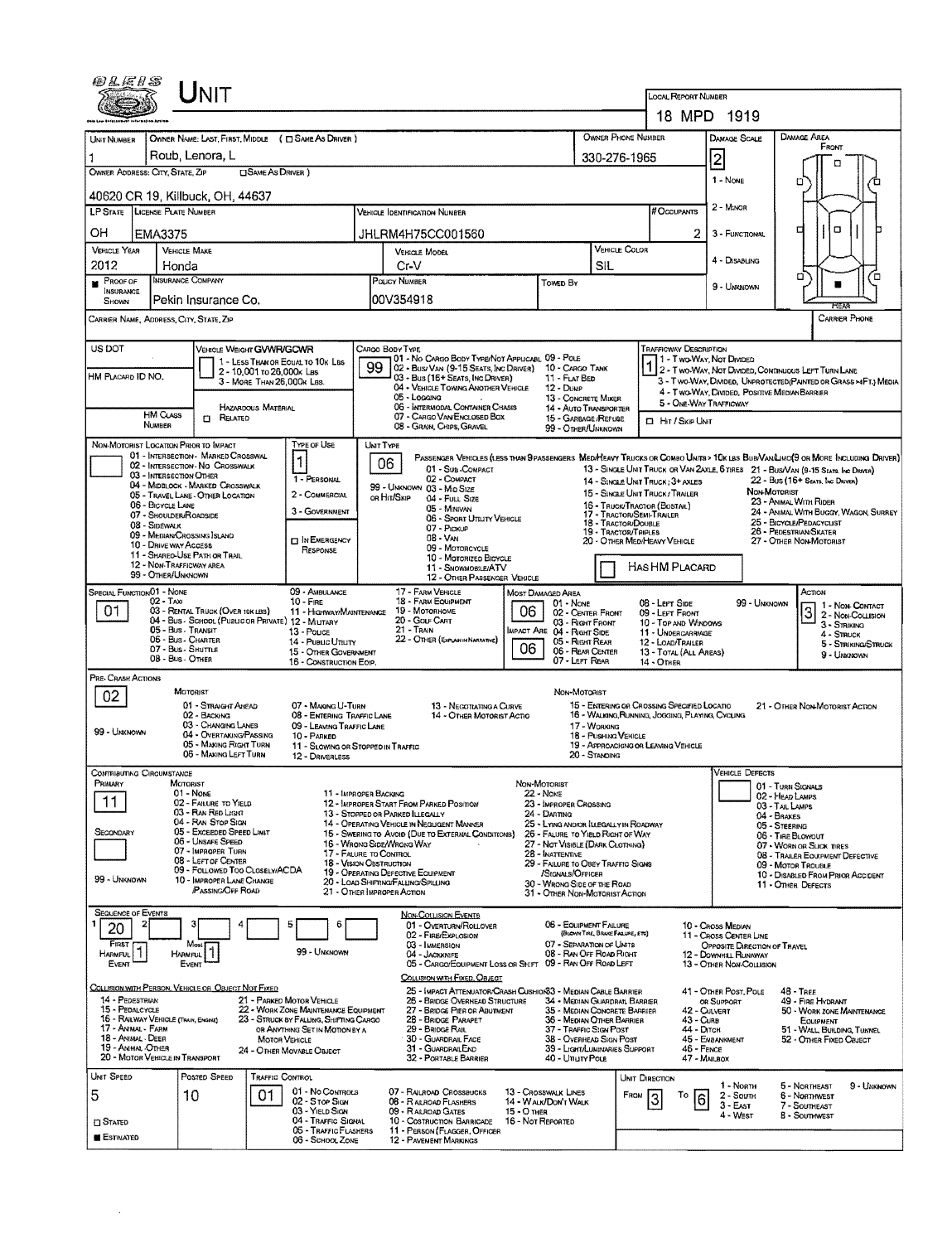| <i>©LE1S</i>                                                                                                                                                                         |                                                | <b>NIT</b>                                                            |                            |                                                                   |                                      |                                                                                                                           |                   |                                                                             |                                                    | <b>LOCAL REPORT NUMBER</b>                                                                      |                                                       |                                      |                                                                                                                             |  |  |
|--------------------------------------------------------------------------------------------------------------------------------------------------------------------------------------|------------------------------------------------|-----------------------------------------------------------------------|----------------------------|-------------------------------------------------------------------|--------------------------------------|---------------------------------------------------------------------------------------------------------------------------|-------------------|-----------------------------------------------------------------------------|----------------------------------------------------|-------------------------------------------------------------------------------------------------|-------------------------------------------------------|--------------------------------------|-----------------------------------------------------------------------------------------------------------------------------|--|--|
|                                                                                                                                                                                      |                                                |                                                                       |                            |                                                                   |                                      |                                                                                                                           |                   |                                                                             |                                                    |                                                                                                 | 18 MPD 1919                                           |                                      |                                                                                                                             |  |  |
| <b>UNIT NUMBER</b>                                                                                                                                                                   |                                                |                                                                       |                            | OWNER NAME: LAST, FIRST, MIDDLE ( C SAME AS DRIVER )              |                                      |                                                                                                                           |                   |                                                                             | OWNER PHONE NUMBER                                 |                                                                                                 | <b>DAMAGE SCALE</b>                                   |                                      | DAMAGE AREA<br>FRONT                                                                                                        |  |  |
| 2                                                                                                                                                                                    | Serban, David,                                 |                                                                       |                            |                                                                   |                                      |                                                                                                                           | 330-734-7833      |                                                                             | 2                                                  |                                                                                                 | п                                                     |                                      |                                                                                                                             |  |  |
| OWNER ADDRESS: CITY, STATE, ZIP                                                                                                                                                      |                                                |                                                                       | <b>CISAME AS DRIVER</b> )  |                                                                   |                                      |                                                                                                                           |                   |                                                                             |                                                    |                                                                                                 | 1 - NONE                                              | σ<br>π                               |                                                                                                                             |  |  |
| 3807 Russell Ave, Parma, OH, 44134                                                                                                                                                   |                                                |                                                                       |                            |                                                                   |                                      |                                                                                                                           |                   |                                                                             |                                                    |                                                                                                 |                                                       |                                      |                                                                                                                             |  |  |
| LP STATE LICENSE PLATE NUMBER                                                                                                                                                        |                                                |                                                                       |                            |                                                                   | <b>VEHICLE IDENTIFICATION NUMBER</b> |                                                                                                                           |                   |                                                                             | # Occupants                                        | 2 - MINOR                                                                                       |                                                       |                                      |                                                                                                                             |  |  |
| OH                                                                                                                                                                                   | GTG6973                                        |                                                                       |                            |                                                                   |                                      | WDBFA61E8LF004477                                                                                                         |                   |                                                                             |                                                    | 1.                                                                                              | 3 - FUNCTIONAL                                        |                                      | 0                                                                                                                           |  |  |
| <b>VEHICLE YEAR</b>                                                                                                                                                                  | <b>VEHICLE MAKE</b>                            |                                                                       |                            |                                                                   |                                      | <b>VEHICLE MODEL</b>                                                                                                      |                   |                                                                             | VEHICLE COLOR                                      |                                                                                                 | 4 - DISABLING                                         |                                      |                                                                                                                             |  |  |
| 1990<br>$P_{ROOFOF}$                                                                                                                                                                 | <b>INSURANCE COMPANY</b>                       | Mercedes-Benz                                                         |                            |                                                                   |                                      | 300 Series<br>POLICY NUMBER                                                                                               |                   |                                                                             | WHI                                                |                                                                                                 |                                                       | σ<br>ם                               |                                                                                                                             |  |  |
| <b>INSURANCE</b><br>SHOWN                                                                                                                                                            |                                                | Lincoln Insurance Co                                                  |                            |                                                                   |                                      | Q056510646                                                                                                                |                   | Towep By                                                                    |                                                    |                                                                                                 | 9 - UNKNOWN                                           |                                      | α<br>REAR                                                                                                                   |  |  |
| CARRIER NAME, ADDRESS, CITY, STATE, ZIP                                                                                                                                              |                                                |                                                                       |                            |                                                                   |                                      |                                                                                                                           |                   |                                                                             |                                                    |                                                                                                 |                                                       |                                      | CARRIER PHONE                                                                                                               |  |  |
| US DOT                                                                                                                                                                               |                                                | VEHICLE WEIGHT GVWR/GCWR                                              |                            |                                                                   |                                      | CARGO BODY TYPE                                                                                                           |                   |                                                                             |                                                    | TRAFFICWAY DESCRIPTION                                                                          |                                                       |                                      |                                                                                                                             |  |  |
| HM PLACARD ID NO.                                                                                                                                                                    |                                                |                                                                       | 2 - 10,001 то 26,000к Las  | 1 - LESS THAN OR EQUAL TO 10K LBS                                 | 99                                   | 01 - No CARGO BODY TYPE/NDT APPLICABL 09 - POLE<br>02 - Bus/ Van (9-15 Seats, Inc Driver)                                 |                   | 10 - Cargo Tank                                                             |                                                    |                                                                                                 | 1 - Two-Way, Not Divideo                              |                                      | 1 2 - Two-Way, Not Divideo, Continuous Left Turn Lane                                                                       |  |  |
|                                                                                                                                                                                      |                                                |                                                                       | 3 - MORE THAN 26,000K LBS. |                                                                   |                                      | 03 - Bus (16+ Seats, Inc Driver)<br>04 - VEHICLE TOWING ANDTHER VEHICLE                                                   |                   | 11 - FLAT BED<br>12 - Dump                                                  |                                                    |                                                                                                 | 4 - Two-Way, Divided. Positive MedianBarrier          |                                      | 3 - T WO-WAY, DIVIDED, UNPROTECTED (PAINTED OR GRASS >4FT.) MEDIA                                                           |  |  |
|                                                                                                                                                                                      | <b>HM CLASS</b>                                |                                                                       | HAZARDOUS MATERIAL         |                                                                   |                                      | 05 - Locging<br>06 - INTERMODAL CONTAINER CHASIS                                                                          |                   | 13 - CONCRETE MIXER<br>14 - AUTO TRANSPORTER                                |                                                    |                                                                                                 | 5 - ONE-WAY TRAFFICWAY                                |                                      |                                                                                                                             |  |  |
|                                                                                                                                                                                      | <b>NUMBER</b>                                  | RELATED<br>0                                                          |                            |                                                                   |                                      | 07 - CARGO VAN ENCLOSED BOX<br>08 - GRAIN, CHIPS, GRAVEL                                                                  |                   | 15 - GARBAGE / REFUSE<br>99 - OTHER/UNKNOWN                                 |                                                    | <b>I</b> HIT / SKIP UNIT                                                                        |                                                       |                                      |                                                                                                                             |  |  |
| NON-MOTORIST LOCATION PRIOR TO IMPACT                                                                                                                                                |                                                | 01 - INTERSECTION - MARKED CROSSWAL                                   |                            | Type or Use                                                       | UNIT TYPE                            |                                                                                                                           |                   |                                                                             |                                                    |                                                                                                 |                                                       |                                      | PASSENGER VEHICLES (LESS THAN 9 PASSENGERS MEDIHEAVY TRUCKS OR COMBO UNITS > 10KLBS BUSIVANLIMO(9 OR MORE INCLUDING DRIVER) |  |  |
|                                                                                                                                                                                      | 03 - INTERSECTION OTHER                        | 02 - INTERSECTION - NO CROSSWALK                                      |                            |                                                                   | 03                                   | 01 - Sub - COMPACT                                                                                                        |                   |                                                                             |                                                    |                                                                                                 |                                                       |                                      | 13 - SINGLE UNIT TRUCK OR VAN 2AXLE, 6 TIRES 21 - BUS/VAN (9-15 SEATS, INC DRIVER)                                          |  |  |
|                                                                                                                                                                                      |                                                | 04 - MIDBLOCK - MARKEO CROSSWALK<br>05 - TRAVEL LANE - OTHER LOCATION |                            | 1 - PERSONAL<br>2 - COMMERCIAL                                    |                                      | 02 - COMPACT<br>99 - UNKNOWN 03 - MID SIZE<br>OR HIT/SKIP                                                                 |                   |                                                                             |                                                    | 14 - SINGLE UNIT TRUCK ; 3+ AXLES<br>15 - SINGLE UNIT TRUCK / TRAILER                           |                                                       | NON MOTORIST                         | 22 - Bus (16+ Seats, Inc Driver)                                                                                            |  |  |
|                                                                                                                                                                                      | 06 - BICYCLE LANE<br>07 - Shoulder/Roadside    |                                                                       |                            | 3 - GOVERNMENT                                                    |                                      | 04 - FULL SIZE<br>05 - Minivan                                                                                            |                   |                                                                             |                                                    | 16 - TRUCK/TRACTOR (BOBTAIL)<br>17 - TRACTOR/SEMI-TRAILER                                       |                                                       |                                      | 23 - ANIMAL WITH RIDER<br>24 - ANIMAL WITH BUGGY, WAGON, SURREY                                                             |  |  |
|                                                                                                                                                                                      | 08 - SIDEWALK<br>09 - MEDIAN CROSSING ISLAND   |                                                                       |                            |                                                                   |                                      | 06 - SPORT UTILITY VEHICLE<br>07 - PICKUP                                                                                 |                   |                                                                             | 18 - Tractor/Double<br><b>19 - TRACTOR/TRIPLES</b> | 25 - BICYCLE/PEDACYCLIST<br>26 - PEDESTRIAN/SKATER                                              |                                                       |                                      |                                                                                                                             |  |  |
|                                                                                                                                                                                      | 10 - DRIVE WAY ACCESS                          | 11 - SHARED-USE PATH OR TRAIL                                         |                            | IN EMERGENCY<br>RESPONSE                                          |                                      | 08 - VAN<br>09 - MOTORCYCLE                                                                                               |                   | 20 - OTHER MED/HEAVY VEHICLE<br>27 - OTHER NON-MOTORIST                     |                                                    |                                                                                                 |                                                       |                                      |                                                                                                                             |  |  |
|                                                                                                                                                                                      | 12 - NON-TRAFFICWAY AREA<br>99 - OTHER/UNKNOWN |                                                                       |                            |                                                                   |                                      | 10 - MOTORIZED BICYCLE<br>11 - SNOWMOBILE/ATV<br>12 - OTHER PASSENGER VEHICLE                                             |                   |                                                                             |                                                    | HAS HM PLACARD                                                                                  |                                                       |                                      |                                                                                                                             |  |  |
| SPECIAL FUNCTION 01 - NONE                                                                                                                                                           |                                                |                                                                       |                            | 09 - AMBULANCE                                                    |                                      | 17 - FARM VEHICLE                                                                                                         |                   | MOST DAMAGED AREA                                                           |                                                    |                                                                                                 |                                                       |                                      | Астюм                                                                                                                       |  |  |
| 01                                                                                                                                                                                   | $02 - T_Ax1$                                   | 03 - RENTAL TRUCK (OVER 10K LBS)                                      |                            | $10 -$ Fire<br>11 - HIGHWAY/MAINTENANCE                           |                                      | 18 - FARM EQUIPMENT<br>19 - Мотовноме                                                                                     | 08                | $01 - None$<br>02 - CENTER FRONT                                            |                                                    | 08 - LEFT SIDE<br>09 - LEFT FRONT                                                               |                                                       | 99 - Unknown                         | 1 - NON-CONTACT<br>2 - Non-Collision                                                                                        |  |  |
|                                                                                                                                                                                      | 05 - Bus - Transit                             | 04 - Bus - SCHOOL (PUBLIC OR PRIVATE) 12 - MILITARY                   |                            | 13 - Pouce                                                        |                                      | 20 - COLF CART<br>03 - Right Front<br>21 - TRAIN<br>MPACT ARE 04 - RIGHT SIDE                                             |                   |                                                                             |                                                    | 10 - Top and Windows<br>11 - UNDERCARRIAGE                                                      |                                                       |                                      | 3 - STRIKING<br>4 - STRUCK                                                                                                  |  |  |
|                                                                                                                                                                                      | 06 - Bus - Charter<br>07 - Bus - SHUTTLE       |                                                                       |                            | 14 - Pusuc Unury<br>15 - OTHER GOVERNMENT                         |                                      | 22 - OTHER (EXPLAN IN NARRATIVE)                                                                                          | 08                | 05 - Right Rear<br>06 - REAR CENTER                                         |                                                    | 12 - LOAD/TRAILER<br>13 - TOTAL (ALL AREAS)                                                     |                                                       |                                      | 5 - STRIKING/STRUCK<br>9 - UNKNOWN                                                                                          |  |  |
| PRE- CRASH ACTIONS                                                                                                                                                                   | 08 - Bus - OTHER                               |                                                                       |                            | 16 - CONSTRUCTION EOIP.                                           |                                      |                                                                                                                           |                   | 07 - LEFT REAR                                                              |                                                    | 14 - Отнея                                                                                      |                                                       |                                      |                                                                                                                             |  |  |
| 01                                                                                                                                                                                   | <b>MOTORIST</b>                                |                                                                       |                            |                                                                   |                                      |                                                                                                                           |                   | NDN-MOTORIST                                                                |                                                    |                                                                                                 |                                                       |                                      |                                                                                                                             |  |  |
|                                                                                                                                                                                      |                                                | 01 - STRAIGHT AHEAD<br>02 - BACKING                                   |                            | 07 - MAKING U-TURN<br>08 - ENTERING TRAFFIC LANE                  |                                      | 13 - NEGOTIATING A CURVE<br>14 - OTHER MOTORIST ACTIO                                                                     |                   |                                                                             |                                                    | 15 - ENTERING OR CROSSING SPECIFIED LOCATIO<br>16 - WALKING, RUNNING, JOGGING, PLAYING, CYCLING |                                                       |                                      | 21 - OTHER NON-MOTORIST ACTION                                                                                              |  |  |
| 99 - UNKNOWN                                                                                                                                                                         |                                                | 03 - CHANGING LANES<br>04 - OVERTAKING/PASSING                        |                            | 09 - LEAVING TRAFFIC LANE<br>10 - PARKED                          |                                      |                                                                                                                           |                   |                                                                             | 17 - WORKING<br>18 - PUSHING VEHICLE               |                                                                                                 |                                                       |                                      |                                                                                                                             |  |  |
|                                                                                                                                                                                      |                                                | 05 - MAKING RIGHT TURN<br>06 - MAKING LEFT TURN                       |                            | 11 - SLOWING OR STOPPED IN TRAFFIC<br>12 - DRIVERLESS             |                                      |                                                                                                                           |                   |                                                                             | 20 - STANDING                                      | 19 - APPROACHING OR LEAVING VEHICLE                                                             |                                                       |                                      |                                                                                                                             |  |  |
| CONTRIBUTING CIRCUMSTANCE                                                                                                                                                            |                                                |                                                                       |                            |                                                                   |                                      |                                                                                                                           |                   |                                                                             |                                                    |                                                                                                 | <b>VEHICLE DEFECTS</b>                                |                                      |                                                                                                                             |  |  |
| Primary                                                                                                                                                                              | MOTORIST<br>01 - NONE                          |                                                                       |                            |                                                                   | 11 - IMPROPER BACKING                |                                                                                                                           |                   | NON-MOTORIST<br><b>22 - NONE</b>                                            |                                                    |                                                                                                 |                                                       | 01 - TURN SIGNALS<br>02 - HEAD LAMPS |                                                                                                                             |  |  |
| 01                                                                                                                                                                                   |                                                | 02 - FAILURE TO YIELD<br>03 - RAN RED LIGHT                           |                            |                                                                   |                                      | 12 - IMPROPER START FROM PARKED POSITION<br>13 - STOPPED OR PARKED LLEGALLY                                               |                   | 23 - IMPROPER CROSSING<br>24 - DARTING                                      |                                                    |                                                                                                 |                                                       | 03 - TAIL LAMPS<br>04 - BRAKES       |                                                                                                                             |  |  |
| SECONDARY                                                                                                                                                                            |                                                | 04 - RAN STOP SIGN<br>05 - Exceeded Speed LIMIT                       |                            |                                                                   |                                      | 14 - OPERATING VEHICLE IN NEGLIGENT MANNER<br>15 - Swering to Avoid (Due to External Conditions)                          |                   | 25 - LYING AND/OR ILLEGALLY IN ROADWAY<br>26 - FALURE TO YIELD RIGHT OF WAY |                                                    |                                                                                                 |                                                       | 05 - STEERING<br>06 - TIRE BLOWOUT   |                                                                                                                             |  |  |
|                                                                                                                                                                                      |                                                | 06 - Unsafe Speed<br>07 - IMPROPER TURN                               |                            |                                                                   | 17 - FALURE TO CONTROL               | 16 - WRONG SIDE/WRONG WAY                                                                                                 |                   | 27 - NOT VISIBLE (DARK CLOTHING)<br>28 - INATTENTIVE                        |                                                    |                                                                                                 |                                                       |                                      | 07 - WORN OR SUCK TIRES<br>08 - TRAILER EQUIPMENT DEFECTIVE                                                                 |  |  |
| 08 - LEFT OF CENTER<br>09 - FOLLOWEO TOO CLOSELY/ACDA                                                                                                                                |                                                |                                                                       |                            |                                                                   |                                      | 18 - VISION OBSTRUCTION<br>29 - FAILURE TO OBEY TRAFFIC SIGNS<br>19 - OPERATING DEFECTIVE EQUIPMENT<br>/SIGNALS/OFFICER   |                   |                                                                             |                                                    |                                                                                                 | 09 - MOTOR TROUBLE                                    |                                      |                                                                                                                             |  |  |
| 99 - Unknown                                                                                                                                                                         |                                                | 10 - IMPROPER LANE CHANGE<br><b>PASSING/OFF ROAD</b>                  |                            |                                                                   |                                      | 20 - LOAD SHIFTING/FALLING/SPILLING<br>21 - OTHER IMPROPER ACTION                                                         |                   | 30 - WRONG SIDE OF THE ROAD<br>31 - OTHER NON-MOTORIST ACTION               |                                                    |                                                                                                 |                                                       |                                      | 10 - DISABLED FROM PRIOR ACCIDENT<br>11 - OTHER DEFECTS                                                                     |  |  |
| <b>SEQUENCE OF EVENTS</b>                                                                                                                                                            |                                                |                                                                       |                            |                                                                   |                                      | <b>NON-COLLISION EVENTS</b>                                                                                               |                   |                                                                             |                                                    |                                                                                                 |                                                       |                                      |                                                                                                                             |  |  |
| 20                                                                                                                                                                                   |                                                | з                                                                     |                            |                                                                   |                                      | 01 - OVERTURN/ROLLOVER<br>02 - FIRE/EXPLOSION                                                                             |                   | 06 - EQUIPMENT FAILURE                                                      | (BLOWN TIRE, BRAKE FAILURE, ETC)                   |                                                                                                 | 10 - Cross Median<br>11 - Cross Center Line           |                                      |                                                                                                                             |  |  |
| FIRST<br><b>HARMFUL</b>                                                                                                                                                              | HARMFUL                                        | Most                                                                  |                            | 99 - Unknown                                                      |                                      | 03 - IMMERSION<br>04 - JACKKNIFE                                                                                          |                   | 07 - SEPARATION OF UNITS<br>08 - RAN OFF ROAD RIGHT                         |                                                    |                                                                                                 | OPPOSITE DIRECTION OF TRAVEL<br>12 - DOWNHILL RUNAWAY |                                      |                                                                                                                             |  |  |
| Event                                                                                                                                                                                | EVENT                                          |                                                                       |                            |                                                                   |                                      | 05 - CARGO/EOUIPMENT LOSS OR SHIFT 09 - RAN OFF ROAD LEFT<br>COLUSION WITH FIXED, OBJECT                                  |                   |                                                                             |                                                    |                                                                                                 | 13 - OTHER NON COLLISION                              |                                      |                                                                                                                             |  |  |
| COLLISION WITH PERSON, VEHICLE OR OBJECT NOT FIXED                                                                                                                                   |                                                |                                                                       |                            |                                                                   |                                      | 25 - IMPACT ATTENUATOR/CRASH CUSHION33 - MEDIAN CABLE BARRIER                                                             |                   |                                                                             |                                                    |                                                                                                 | 41 - OTHER POST, POLE                                 |                                      | <b>48 - TREE</b>                                                                                                            |  |  |
| 14 - PEDESTRIAN<br>15 - PEDALCYCLE                                                                                                                                                   |                                                |                                                                       |                            | 21 - PARKED MOTOR VEHICLE<br>22 - WORK ZONE MAINTENANCE EQUIPMENT |                                      | 26 - BRIDGE OVERHEAD STRUCTURE<br>27 - BRIDGE PIER OR ABUTMENT                                                            |                   | 34 - MEDIAN GUARDRAIL BARRIER<br>35 - MEDIAN CONCRETE BARRIER               |                                                    |                                                                                                 | OR SUPPORT<br>42 - CULVERT                            |                                      | 49 - FIRE HYDRANT<br>50 - WORK ZONE MAINTENANCE                                                                             |  |  |
| 16 - RAILWAY VEHICLE (TRAIN, ENGINE)<br>23 - STRUCK BY FALLING, SHIFTING CARGO<br>17 - ANIMAL - FARM<br>OR ANYTHING SET IN MOTION BY A<br>18 - Animal - Deer<br><b>MOTOR VEHICLE</b> |                                                |                                                                       |                            |                                                                   |                                      | 28 - Bridge Parapet<br>36 - MEDIAN OTHER BARRIER<br>29 - BRIDGE RAIL<br>37 - TRAFFIC SIGN POST<br>38 - OVERHEAD SIGN POST |                   |                                                                             |                                                    |                                                                                                 | 43 - CURB<br>44 - Олтсн                               |                                      | <b>EQUIPMENT</b><br>51 - WALL, BUILDING, TUNNEL                                                                             |  |  |
| 19 - ANIMAL -OTHER<br>20 - MOTOR VEHICLE IN TRANSPORT                                                                                                                                |                                                |                                                                       |                            | 24 - OTHER MOVABLE OBJECT                                         |                                      | 30 - GUARDRAIL FACE<br>31 - GUARDRALEND<br>32 - PORTABLE BARRIER                                                          |                   | 39 - LIGHT/LUMINARIES SUPPORT<br>40 - Utility Pole                          |                                                    |                                                                                                 | 45 - EMBANKMENT<br>46 - FENCE<br>47 - MAILBOX         |                                      | 52 - OTHER FIXED OBJECT                                                                                                     |  |  |
| UNIT SPEED                                                                                                                                                                           |                                                | POSTED SPEED                                                          | <b>TRAFFIC CONTROL</b>     |                                                                   |                                      |                                                                                                                           |                   |                                                                             |                                                    | Unit Direction                                                                                  |                                                       |                                      |                                                                                                                             |  |  |
| 10                                                                                                                                                                                   | 10                                             |                                                                       | 01                         | 01 - No Controls                                                  |                                      | 07 - RALROAD CROSSBUCKS                                                                                                   |                   | 13 - Crosswalk LINES                                                        |                                                    | FROM<br>То                                                                                      | 1 - North<br>2 - South<br>$\vert$ 2                   |                                      | 5 - NORTHEAST<br>9 - Unknown<br>6 - Northwest                                                                               |  |  |
|                                                                                                                                                                                      |                                                |                                                                       |                            | 02 - S TOP SIGN<br>03 - Yield Sign                                |                                      | 08 - RALROAD FLASHERS<br>09 - RALROAD GATES                                                                               | 15 - O THER       | 14 - WALK/DON'T WALK                                                        |                                                    |                                                                                                 | 3 - East<br>4 - WEST                                  |                                      | 7 - SOUTHEAST<br>8 - Southwest                                                                                              |  |  |
| $\square$ Stated<br><b>E</b> stimated                                                                                                                                                |                                                |                                                                       |                            | 04 - TRAFFIC SIGNAL<br>05 - TRAFFIC FLASHERS                      |                                      | 10 - COSTRUCTION BARRICADE<br>11 - PERSON (FLAGGER, OFFICER                                                               | 16 - Not Reported |                                                                             |                                                    |                                                                                                 |                                                       |                                      |                                                                                                                             |  |  |
|                                                                                                                                                                                      |                                                |                                                                       |                            | 06 - SCHOOL ZONE                                                  |                                      | <b>12 - PAVEMENT MARKINGS</b>                                                                                             |                   |                                                                             |                                                    |                                                                                                 |                                                       |                                      |                                                                                                                             |  |  |